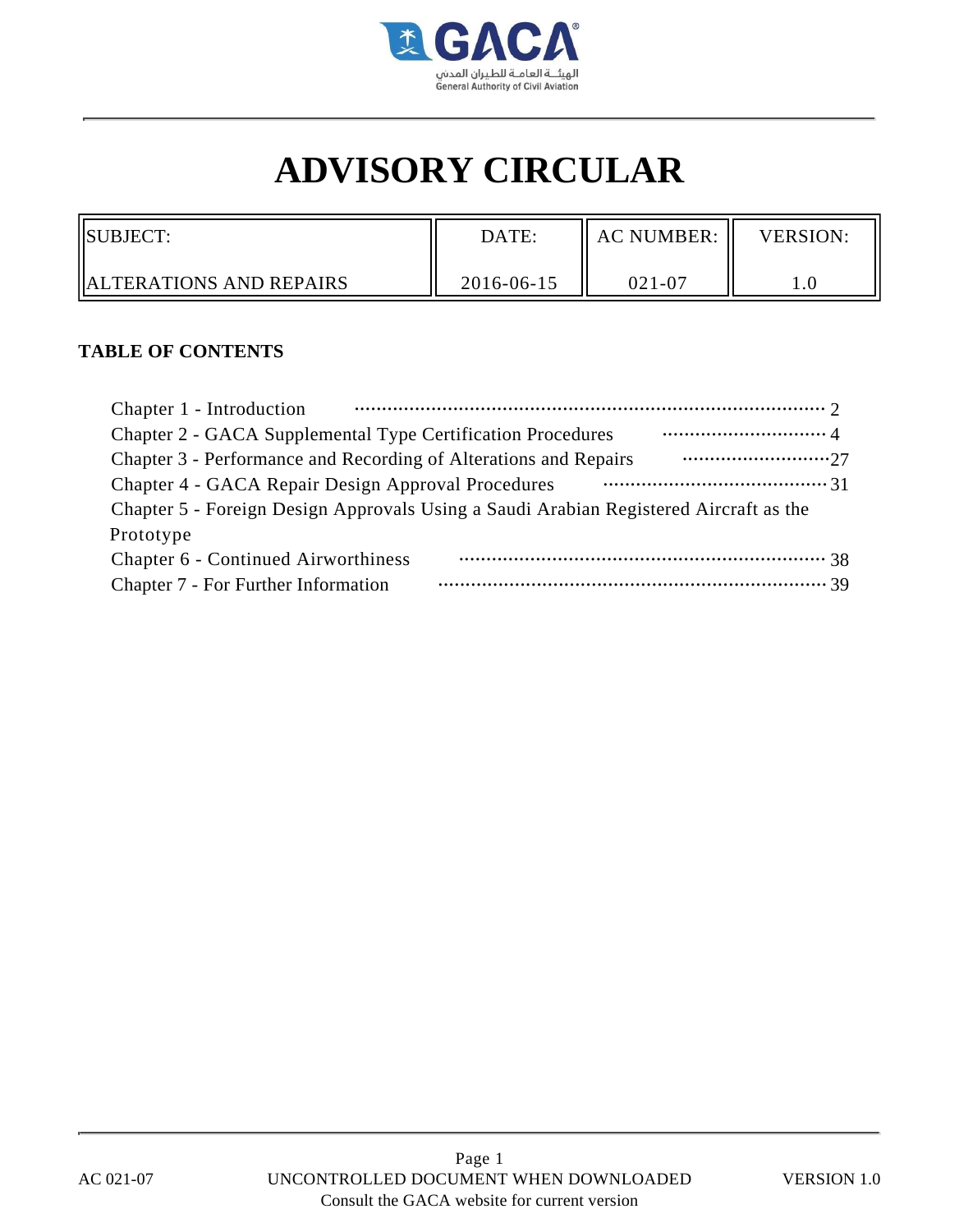

# **ADVISORY CIRCULAR**

| <b>SUBJECT:</b>                 | DATE:      | <b>AC NUMBER:</b> | <b>VERSION:</b> |
|---------------------------------|------------|-------------------|-----------------|
| <b>HALTERATIONS AND REPAIRS</b> | 2016-06-15 | $021 - 07$        |                 |

# **NOTE: THIS ADVISORY CIRCULAR IS PUBLISHED TO PROVIDE REGULATORY INFORMATION AND DESCRIBE ACCEPTABLE MEANS OF COMPLIANCE WITH THE GENERAL AUTHORITY OF CIVIL AVIATION REGULATIONS (GACAR).**

# **CHAPTER 1 – INTRODUCTION**

#### **1.1 Purpose.**

The purpose of this advisory circular (AC) is to provide information on the procedures and general practices when carrying out alterations and repairs on Saudi Arabian registered aircraft. This advisory circular represents an acceptable means of compliance with the applicable requirements prescribed in GACAR Part 21 Subpart C for changes to type certificates that use Saudi Arabian registered aircraft as the prototype and Subpart D for obtaining a GACA supplemental type certificate (STC) or a GACA repair design approval (RDA) and for properly executing the approval for return to service after incorporating an STC or RDA. This advisory circular also provides guidance for owners/operators of Saudi Arabian registered aircraft which are used as the prototype for STCs issued by the Federal Aviation Administration (FAA) or other foreign civil aviation authorities.

#### **1.2 Applicability.**

This advisory circular is applicable to aircraft owners, operators, repair stations and aircraft maintenance personnel for aircraft on the Saudi National Aircraft Register.

#### **1.3 Cancellation.**

This is the first official version of this advisory circular and it cancels no other advisory circulars. This AC is the replacement of GACA Airworthiness Guide No. 7 (AG-7).

## **1.4 Related Regulatory Provisions.**

GACAR Parts 1, 11, 21, 43, 91, 121, 125, 135 and 183 and the Implementing Regulations of the Civil Aviation Tariff Act.

## **1.5 Related Reading Material.**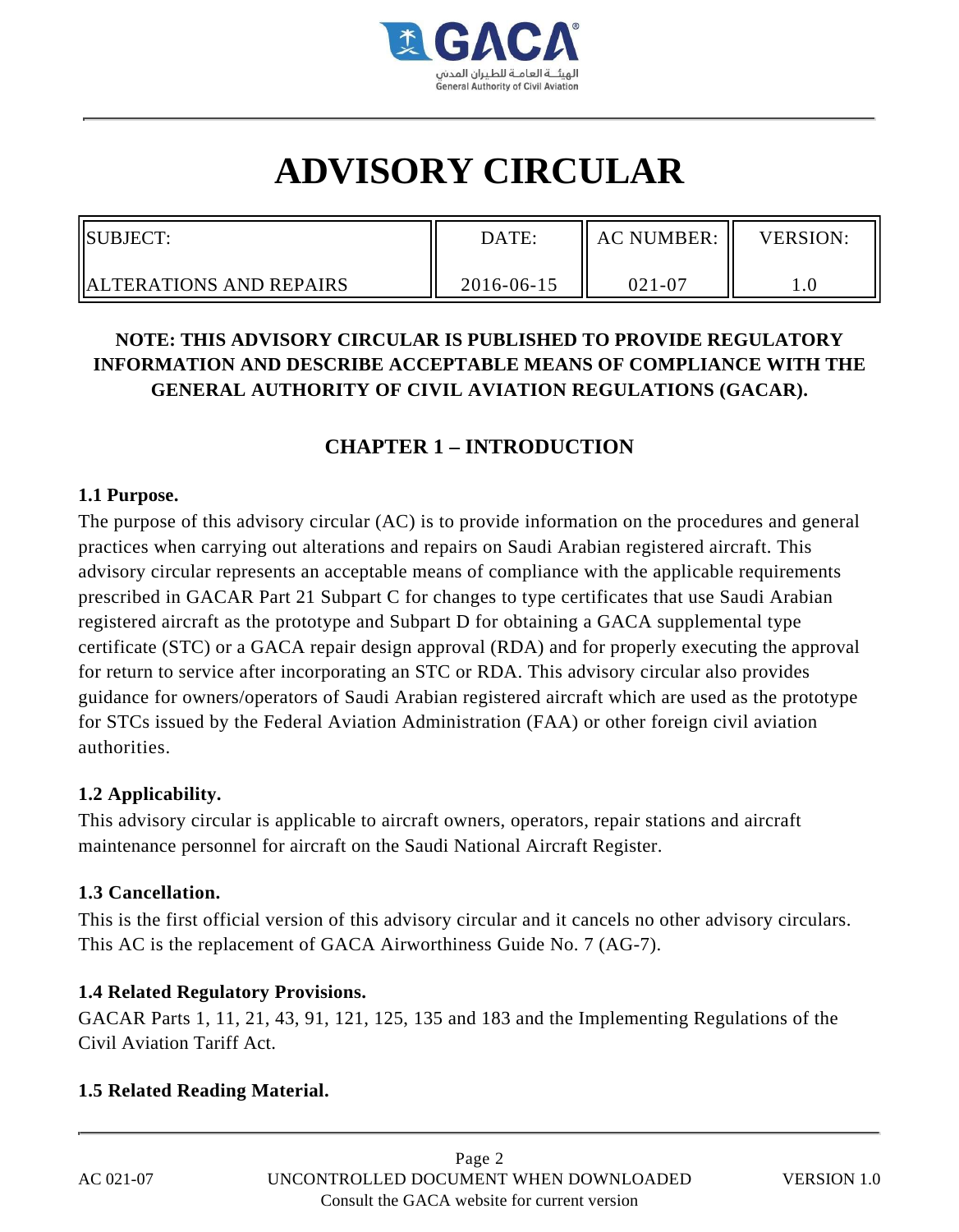

- (a) GACA AC 000-02 Applicability and Use of FAA Advisory Circulars.
- (b) GACA AC 000-05 Payment of Fees and Charges.
- (c) GACA AC 011-01 Petitioning for Exemption.

(d) GACA AC 021-003 Types of Approved Data for Alterations and Repairs on Saudi Arabian Registered Aircraft.

- (e) FAA AC 21-40 () Application Guide for Obtaining a Supplemental Type Certificate.
- (f) FAA Order 8110.4() Type Certification.
- (g) FAA Order 4040.26(), Aircraft Certification Service Flight Test Risk Management Program.
- (h) Working Arrangement between EASA & GACA.

## **1.6 Definitions of Terms Used in this Advisory Circular.**

Affected parties should refer to Subpart A of GACAR Part 1 for a full listing of defined terms used in the GACAR. In addition to the defined terms in GACAR Part 1, this advisory circular introduces the following additional term:

*Organization* means an air carrier, air operator or repair station certificated and operating under the GACAR or any aircraft owner/operator who has engineering resources or can obtain engineering services under contract.

#### **1.7 Approval.**

This advisory circular has been approved for publication by the Assistant President, Safety, Security and Air Transport Sector of the General Authority of Civil Aviation.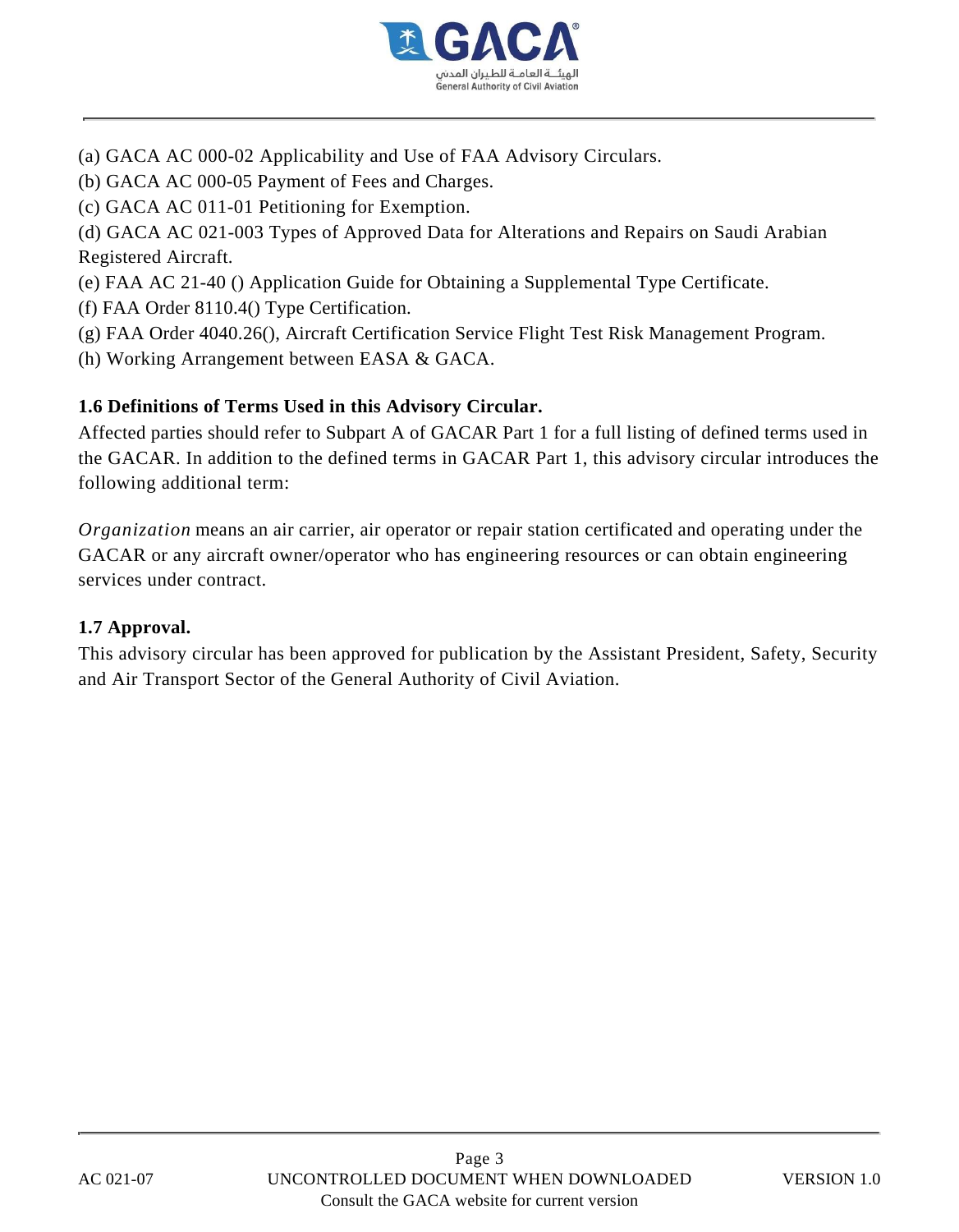

# **CHAPTER 2 – GACA SUPPLEMENTAL TYPE CERTIFICATION PROCEDURES**

## **2.1 General.**

(a) The GACA STC is used by GACA to signify an approval of a major change in type design (i.e. an installation data approval of a major alteration on a KSA registered aircraft). The GACA STC process is based on the FAA STC process. Accordingly, FAA AC 21-40( ) should be read in conjunction with the procedures provided in this chapter. In case of conflict between the two, the procedures in this chapter are to prevail.

(b) Major changes in type design may be GACA approved only after the applicant has shown, and the GACA has found, that the changed product complies with the applicable airworthiness requirements of paragraphs (a) and (b) of GACAR § 21.67 and the aircraft has no feature or characteristic that makes it unsafe for the category in which certification is requested.

(c) A GACA STC will not be issued to:

(1) Approve alterations to TSO approved articles unless the TSO is invalidated for the altered article. A GACA STC which alters a TSO article must provide for installation; or

(2) Combine two or more GACA STCs or other foreign approvals accepted by the GACA without additional showing of compliance.

(d) In general, the process for GACA STCs follows the process described in FAA AC 21-40( ) and FAAO 8110.4( ), except as identified in this AC. The following sections describe a generic four phase certification process for a GACA STC project. The sequencing of these phases and their associated steps and activities as described in this AC is representative of the ideal sequence of events but it is understood that many of these steps and activities will overlap or may follow a different chronological order.

(e) It is essential to understand that the GACA STC process described herein is flexible in the sense that some of the procedures may be simplified or omitted on a case-by-case basis, as determined by the GACA. The GACA will advise the applicant of all the applicable procedural steps or simplification thereof at the time the project is accepted. The degree of customization of the GACA STC procedures will be a function of the project scope (number of alteration packages and number of aircraft affected) and of the nature (complexity and criticality) of the alterations. This merely means that the rigor in finding compliance may vary; however, the minimum level of safety of any alteration remains the same. Notwithstanding the inherent flexibility permitted by the GACA STC process, some of the steps are required and/or cannot be substantially simplified regardless of the project. These steps include: letter of application, GACA acceptance of the project, fee payment, applicant showing conformity and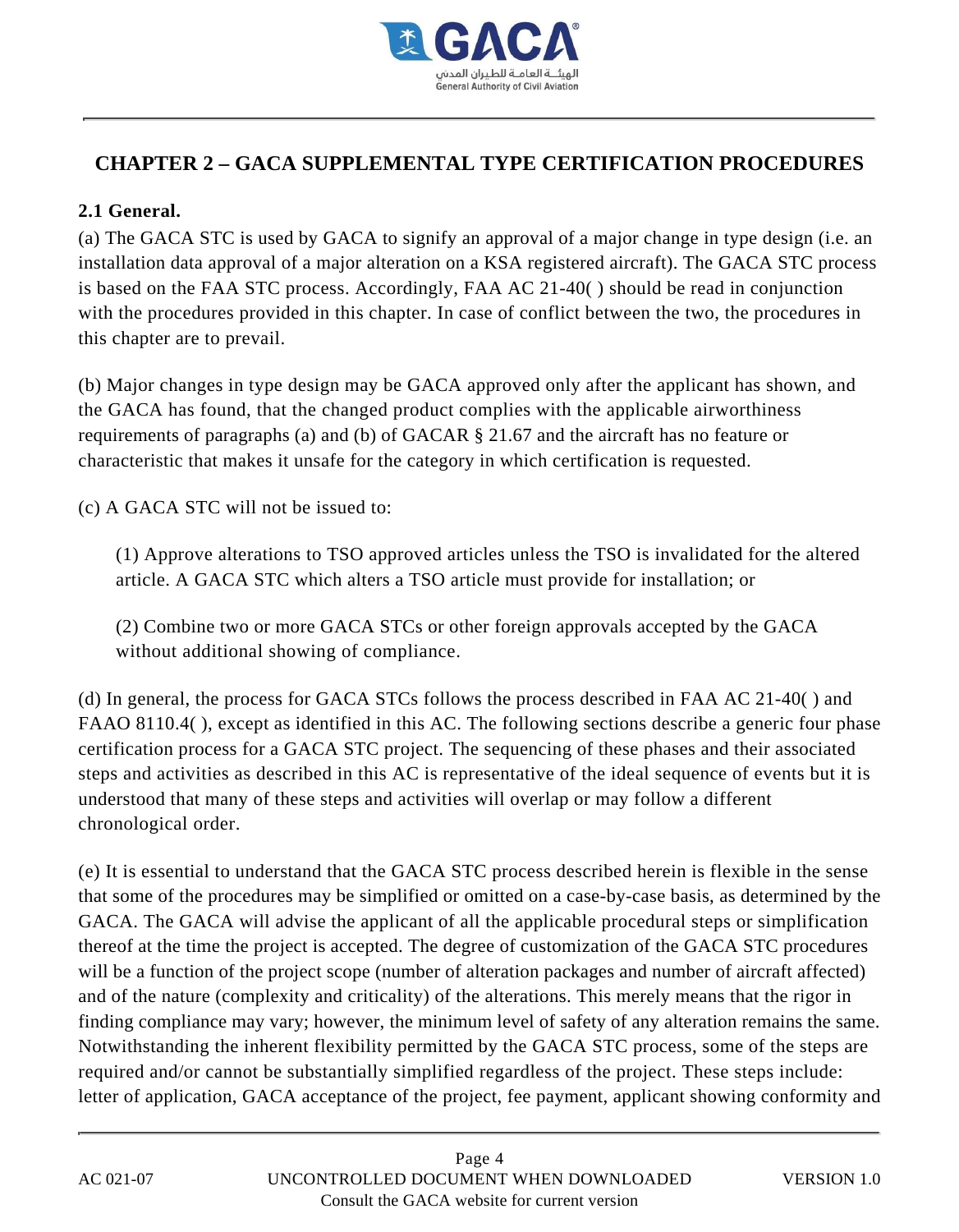

compliance, certification data, STC issuance and project closure.

(f) Applicants are strongly encouraged to obtain the services of GACA designees for certification services for GACA STC projects. The appointment and certification activities of GACA designees must be in accordance with the regulatory requirements of GACAR Part 183 – Representatives of The President and the policies and procedures of GACA eBook Volume 14 Designees – Appointment & Management.

(g) Alternatively, aircraft owners may seek GACA STCs through the use of EASA Design Organizations in accordance with the provisions of the GACA/EASA working arrangement.

(h) An air carrier operating under GACAR Part 121 is to follow the same steps and activities described in this chapter.

(i) The GACA may use the technical assistance from other CAAs. Such technical assistance could be with respect to conformity inspections, test witnessing, finding of compliance, etc. and will be documented in the GACA project file.

(j) The application for an STC may be subject to a sequencing process due to work load which may impact the initiation of the project.

#### **2.2 Phase 1 – Project Initiation.**

Phase 1 of the certification process involves all activities commencing with notification by the applicant that they intend to seek certification of a major alteration through the formal acceptance of the certification plan by the GACA and the issuance of a GACA project authorization number.

## **2.2.1 Letter of Intent.**

(a) Applications for a GACA STC should normally be initiated by an Organization in the form of a letter of intent sent to the GACA. The letter of intent should be of sufficient detail to allow the GACA to determine GACA resource requirements necessary to support the GACA STC process and to assess whether nominated persons (i.e. already appointed GACA-DERs, GACA-DARs, FAA DERs or other foreign delegated individuals) would have sufficient scope of delegation to address the required compliance aspects of the project. A letter of intent is not a mandatory step in the process. However, it is an excellent means to ensure that the Organization does not expend resources to produce the documents required with the letter of application for a project that the GACA might decline thereafter.

(b) A letter of intent must shows project information including:

(1) Identification of aircraft make, model, serial number(s) and registration mark(s);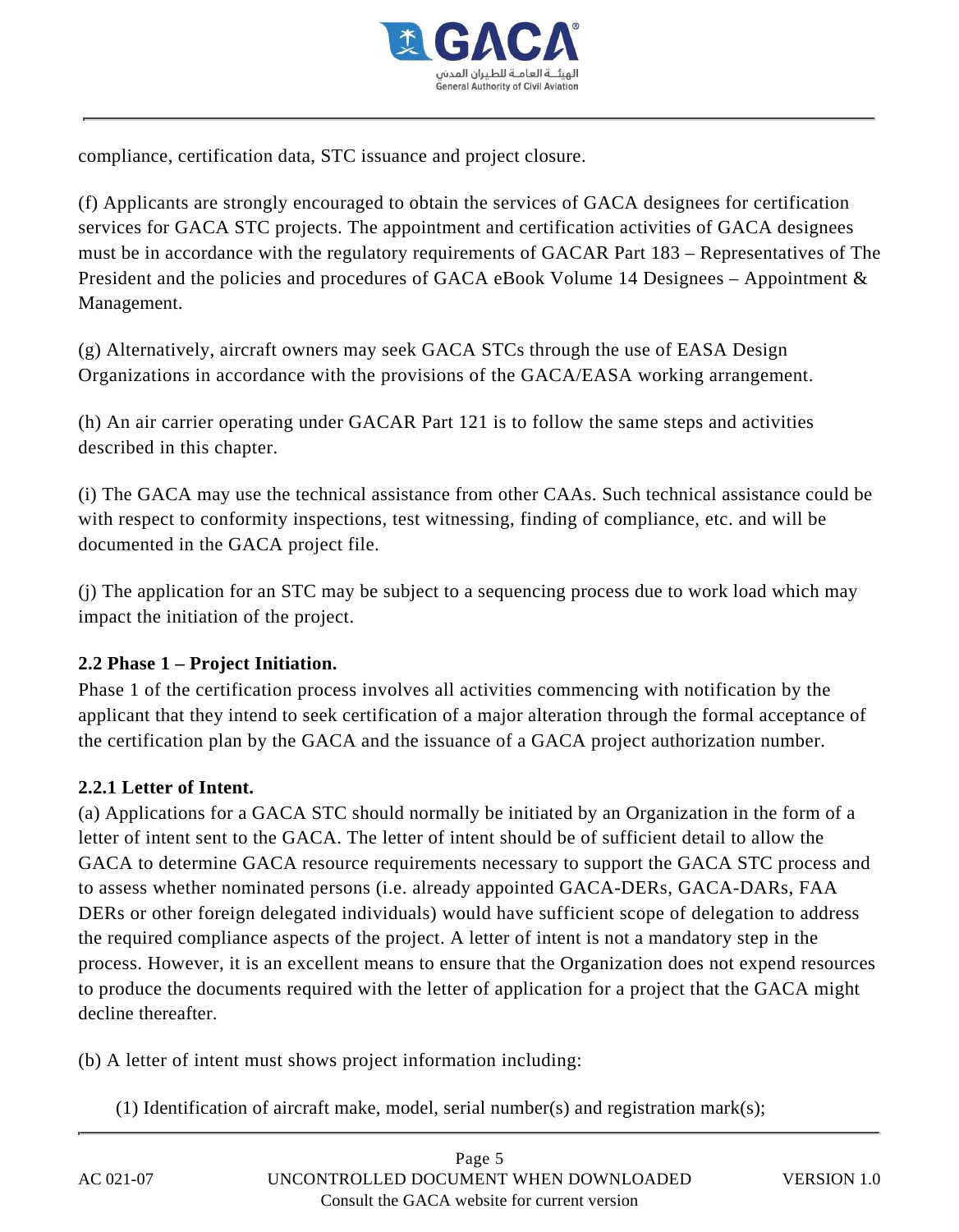

- (2) Description of the alteration(s) highlight novel and unusual design features;
- (3) Location of the aircraft and the certification activities;
- (4) Use of existing approvals as a basis for the GACA STC (e.g., FAA STC), if applicable;

*Information Note 2.1: An installation data approval (e.g., FAA STC) that an Organization would wish to use with a deviation that would constitute a major change in itself would need further approval. However, the Organization would only need to obtain additional findings of compliance for those requirements that are affected by the deviation. A GACA STC would still be required as the installation data approval but such an approach would be more efficient (than a full GACA STC project, for example) from both the Organization's and GACA's point of view.*

(5) Project schedule including major milestones , and

(6) As required, the names and expected roles of each already appointed GACA-DERs and GACA-DARs, or FAA DERs and other foreign delegated individuals and organizations, to be authorized for the project if known, or the identification of areas of specialties (e.g., avionics, conformity inspections) to be covered by GACA-DERs, GACA-DARs, FAA DERs and other foreign delegated individuals yet to be nominated and/or authorized.

(c) The owner/operator of the aircraft is to be copied on the letter of intent.

#### **2.2.2 GACA response to the Letter of Intent.**

The GACA will respond to the letter of intent by advising whether the project described therein can be supported or not. This response by GACA does not signify formal acceptance of the project but rather indicates that the Organization is invited to submit a formal letter of application along with the applicable fee.

#### **2.2.3 Letter of Application.**

(a) The letter of application is a mandatory step in the GACA STC process and it must contain the following:

(1) A request for project authorization number.

(2) Copy of Preliminary Certification plan including basis of certification for each alteration package.

(3) Copy of Preliminary Compliance Checklist.

(4) The nomination of individuals and/or authorization request for the use of specific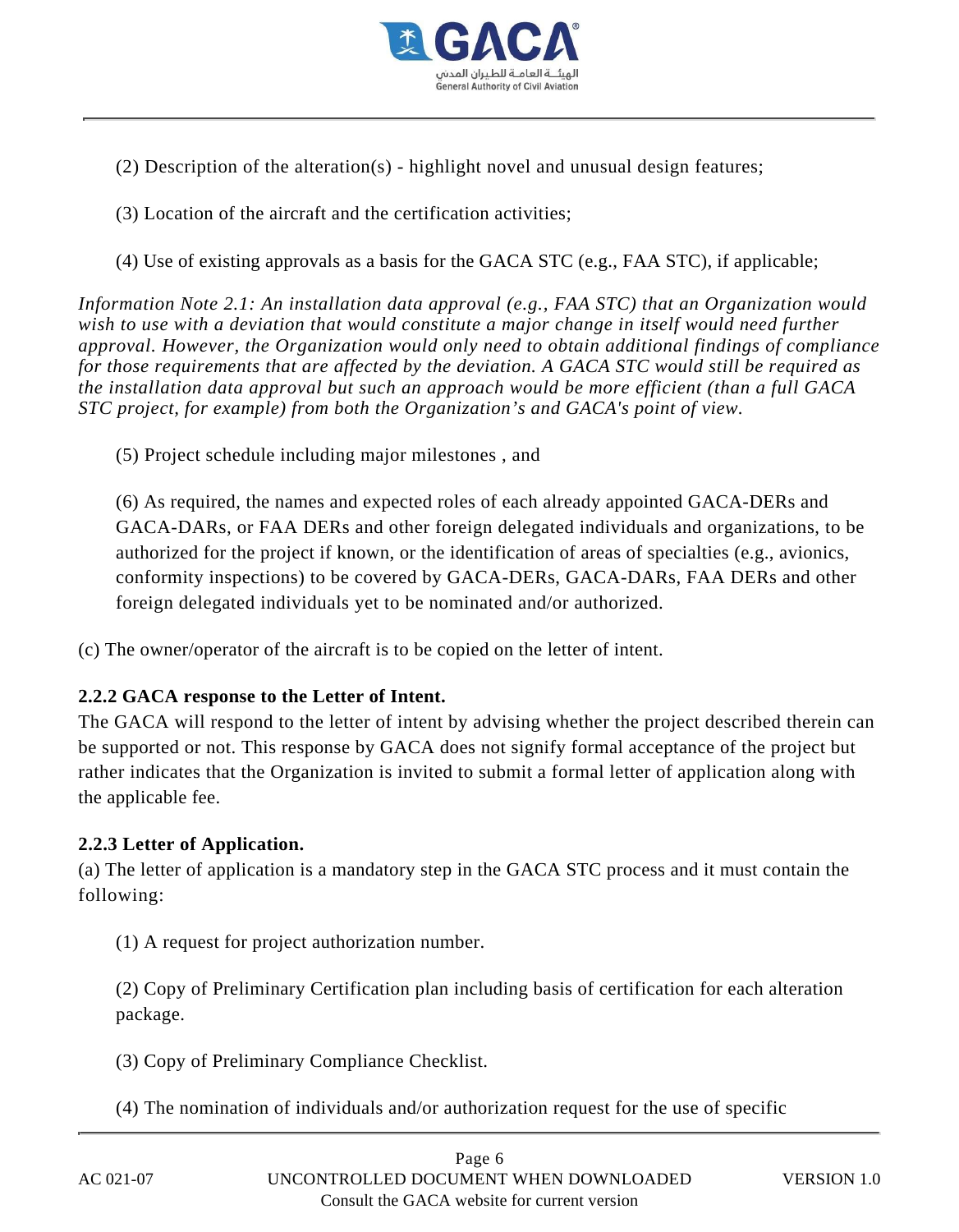

GACA-DERs, GACA-DARs, FAA DERs and other foreign delegated individuals or organizations, if applicable.

(5) Supporting documents of existing approvals to be used.

*Information Note 2.2: After the letter of application has been submitted, it is possible that the GACA will require additional clarifications or corrections before formally accepting the project.*

(b) An application for STC (GACA Form 8110-12) must be filled out and submitted to the GACA along with the letter of application.

(c) Already appointed GACA-DERs and GACA-DARs still need to be authorized for each project, and the request needs to specify exactly what roles each will play. If the Organization nominates an individual for appointment as a GACA-DER or GACA-DAR so that the individual may work on the project, all required documents must be submitted with the application letter (see eBook Volume 14. Designees – Appointment & Management).

*Information Note 2.3: It is GACA policy that GACA-DER and GACA-DAR authorizations for a particular project remain valid until the end of the project, even if the designee's Certificate of Designation expires during the course of the project activities.*

## **2.2.4 Fees and Charges.**

There are administration fees for a GACA STC. There is a fixed fee due at time of application and then hourly charges based on the number of hours that GACA inspectors/engineers dedicate to the project. Proof of payment of the application fee is due at the time of application. Hourly charges will be invoiced either at the end of the project or at periodic intervals for long duration projects. Proof of Payment of the hourly charges has to be submitted to GACA before the STC is issued. Inspector/engineer charges and travel expenses incurred by the GACA during the STC process are the responsibility of the Organization. Refer to GACA AC 000-05 Payment of Fees and Charges.

## **2.2.5 GACA Project Acceptance and Project Docket.**

(a) The GACA acceptance is a mandatory step in the GACA STC project. Once satisfied that the letter of application is complete GACA will issue a letter of acceptance. This letter will provide the project authorization number, authorize the GACA-DERs and GACA-DARs for the project if applicable, and specify which steps of the GACA STC process are applicable or simplified by specifying paragraphs of Chapter 2 of this AC.

(b) Furthermore, if applicable, the GACA will specify whether test plans approval and witnessing is delegated. In exceptional cases, GACA will conditionally accept the project and specify the conditions to be met (e.g., additional GACA-DER). Finally, the letter will provide the name and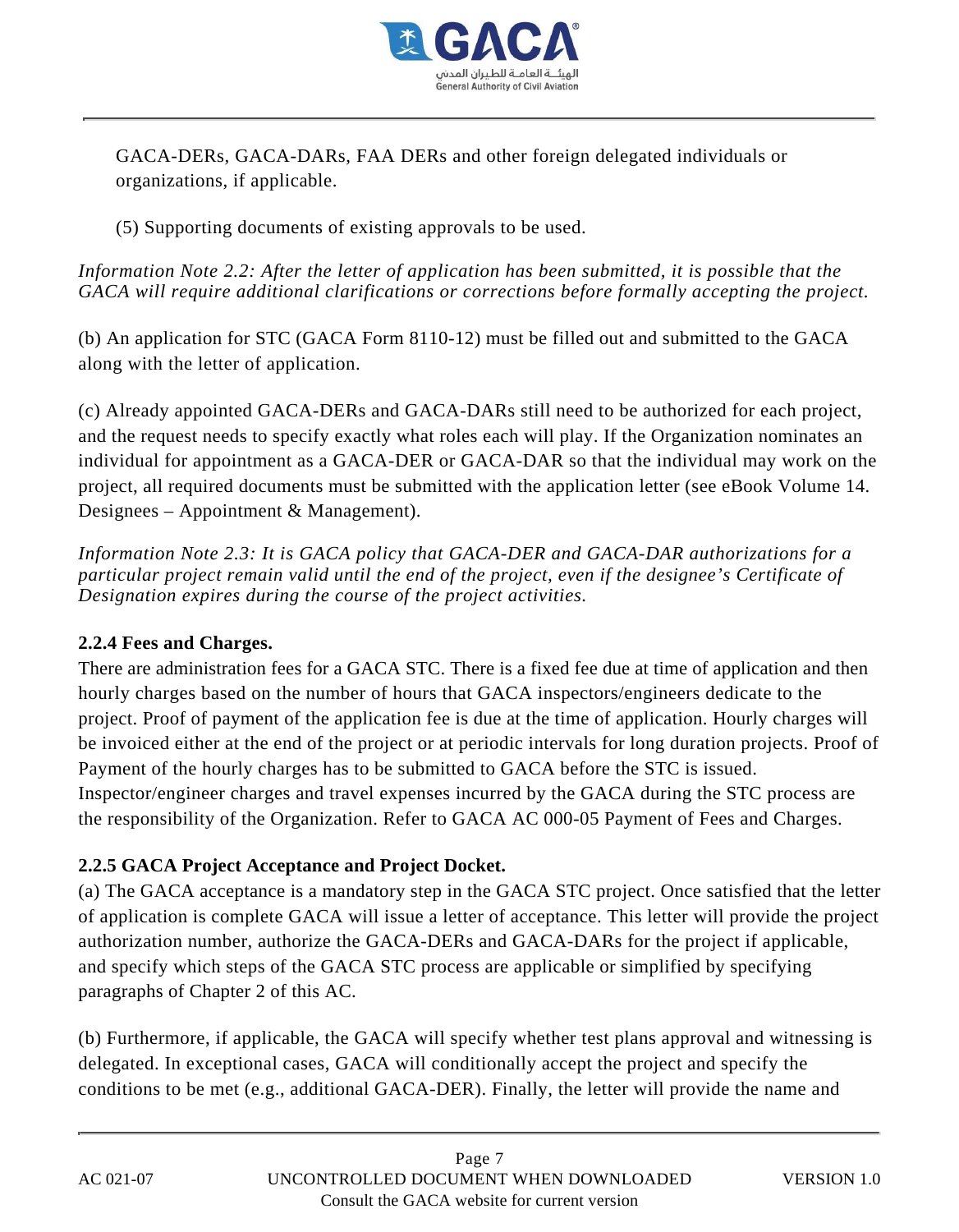

contact information of the GACA Certification Project Manager (CPM) and, when necessary, the other airworthiness engineer(s) assigned to the project.

(c) If required, the GACA will appoint new GACA-DERs and GACA-DARs as requested based on the supporting documents provided by the Organization. This will be done in correspondence separate from the acceptance letter as per the procedures of eBook Volume 14.

(d) At this point the assigned GACA CPM will also open a project docket where all relevant documentation concerning the STC project will be kept.

## **2.2.6 GACA Project Authorization Number.**

(a) A project authorization number will be assigned by GACA for each GACA STC project, STC validation project or a GACA STC amendment project. The unique number is used by the GACA to track and control all documentation associated with each unique project. A project authorization number is assigned whether GACA-DERs and GACA-DARs are employed on the project or not.

(b) The project authorization number is to appear on all GACA forms and correspondence related to the project.

(c) The project authorization number is issued by the GACA to the Organization in the acceptance letter in response to the application letter, and will also ultimately be used as the basis for the GACA STC number.

(d) GACA project authorization numbers are composed of two elements an Organization identifier number and a sequential counter. As an example, STC project GACA/008-023 was assigned to a GACA STC project that had GACA AMO#008 as the applicant and it was the 23rd project in the project register.

#### **2.2.7 Certification Plan.**

(a) Certification plans are important documents because, once agreed upon, they constitute the basic certification agreement among all parties (Organization (i.e. applicant), delegated individuals, owner/operator, GACA). A certification plan may vary from a few to dozens of pages, depending on the alteration package. Each alteration package (i.e., an alteration that is complete on its own and does not rely on other alterations for proper functions and operations) is to have its own certification plan. Each certification plan should have as a minimum the same content as the letter of intent (except that the description of the alterations needs to be more detailed), plus the basis of certification, a compliance checklist, and additional information such as a proposed conformity inspection verification program and, if applicable, a certification test program. Each element is discussed below. Furthermore, refer to FAA AC 21-40( ), chapter 2 for additional details.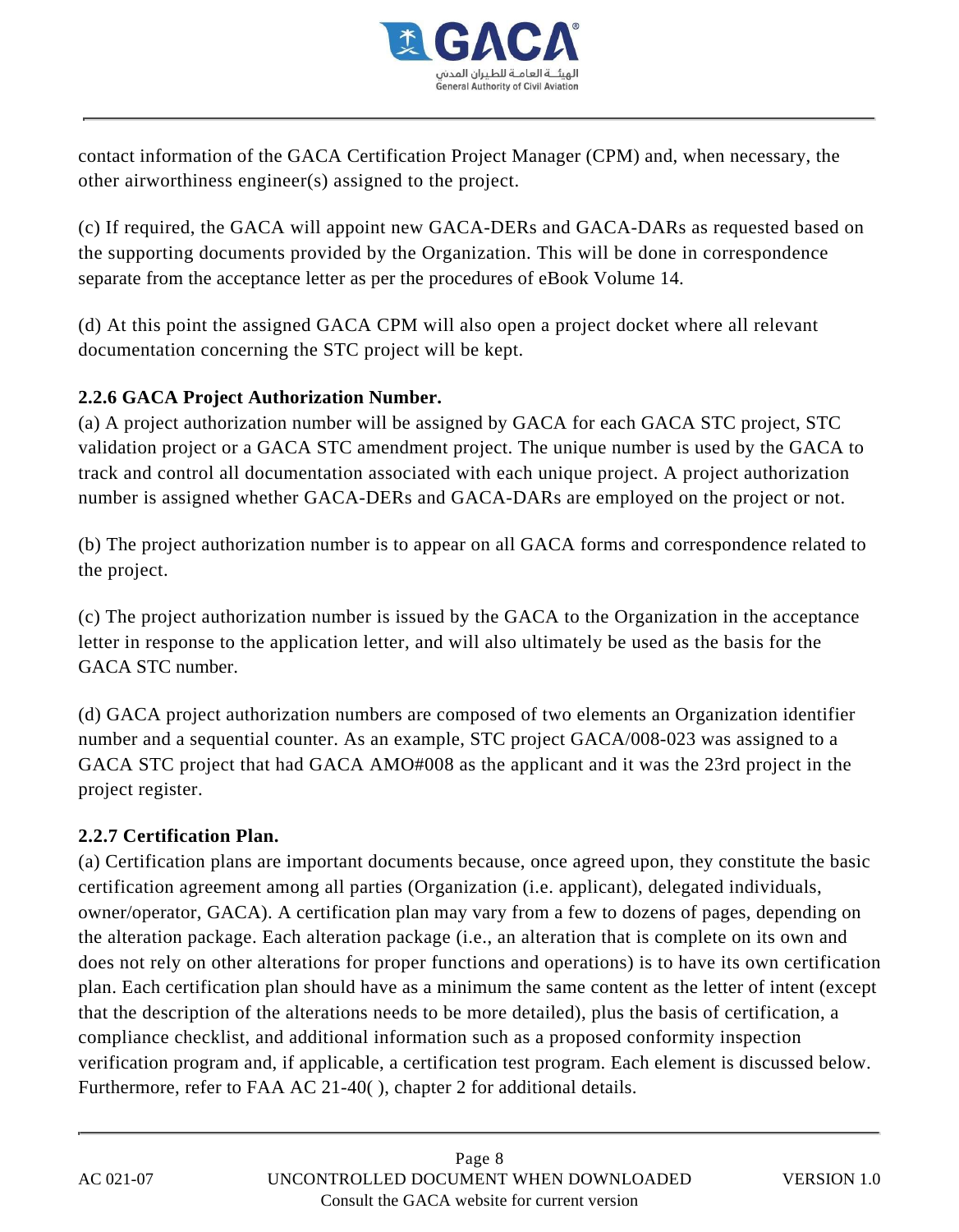

(b) Certification plans are dynamic documents that will be revised as the project progresses. Before they are submitted to the GACA, they must be signed off by all the GACA-DERs, FAA DERs and other foreign delegated individuals and organizations that have been authorized for the project. Sign-off must be effected formally either by signature block in the certification plan document, GACA form 8110-3 recommendation for approval, letter, or other means.

## **2.2.8 Basis of Certification.**

(a) The basis of certification must be established as per GACAR § 21.67. Further guidance on this very important step can be found in FAA AC 21.101-1( ), Establishing the Certification Basis of Changed Aeronautical Products.

(b) A basis of certification normally consists of the following elements:

(1) The basic regulatory basis which is composed of the design, environmental and continued airworthiness requirements (e.g., GACAR/FAR Part 25 at amendment 25-72, GACAR Part 34,, GACAR Part 36 at amendment 36-1 and GACAR Part 26);

- (2) Special conditions;
- (3) Findings of equivalent safety;
- (4) Exemptions; and
- (5) Elections by the applicant to comply with later amendments.

(c) The applicant must provide sufficient evidence to the GACA to support any requests for reversion to earlier design standards in accordance with the provisions of GACAR § 21.67.

(d) Exemptions to specific design standards must be petitioned for in accordance with the procedures specified in GACAR Part 11. The related form GACA S&ER 1001 shall be used by the petitioner. Consult GACA AC 011-01 for further information on how to petition for an exemption.

*Information Note 2.4: Design requirements stated in operational rules (e.g., GACAR Part 121) should also be included in the basis of certification because the aircraft owner/operator is likely to be required to show that the altered aircraft meets these requirements in order to be eligible to operate under the provisions of the applicable requirements of GACAR Part 91, 121, 125 or 135 as applicable.*

#### **2.2.9 Compliance Checklist.**

(a) Compliance checklists are required to be submitted by Organizations for all GACA STC projects. Compliance checklists are normally in a table format but need not to be for small alteration packages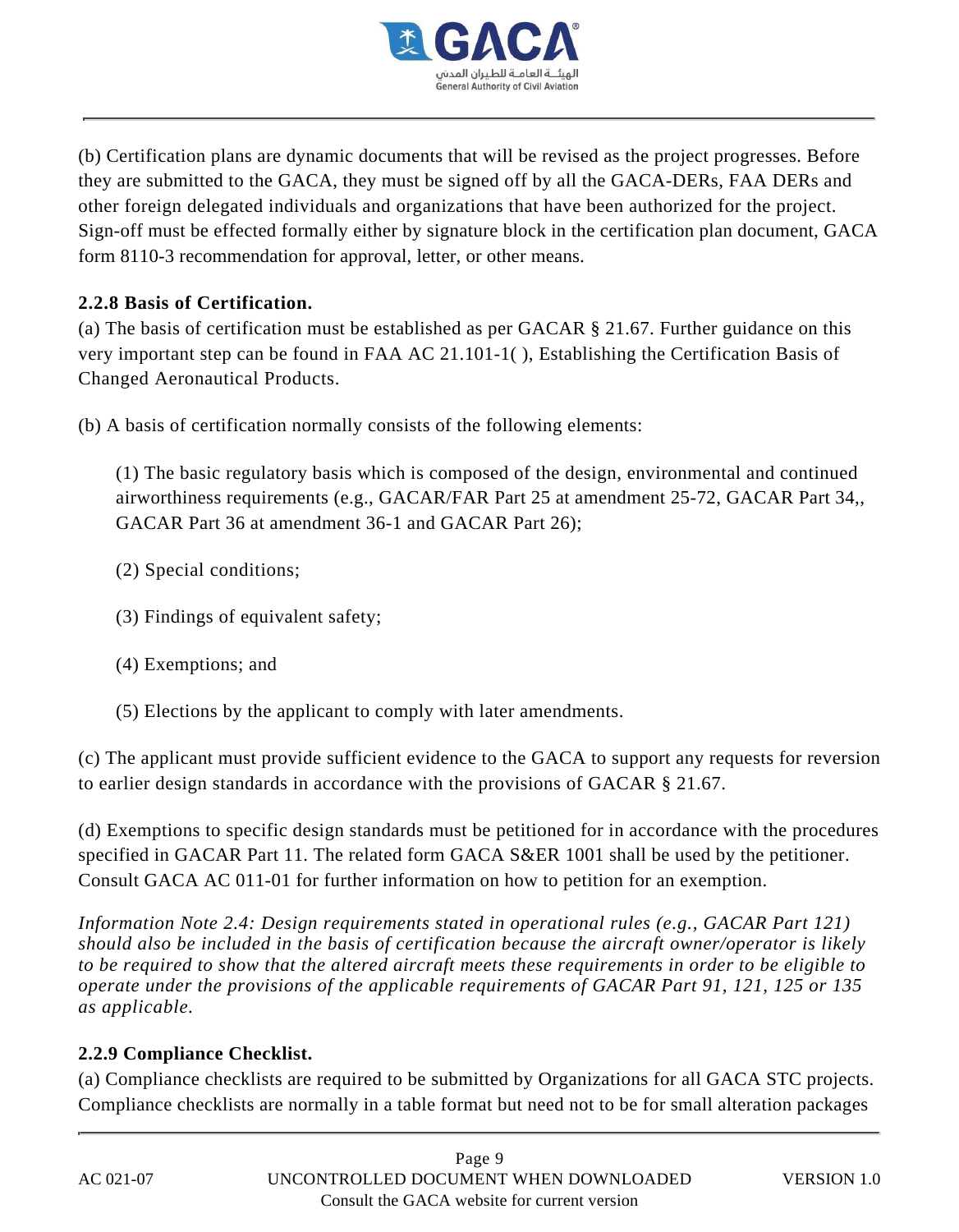

where only a few requirements are affected. The compliance checklist shall include, as a minimum, the following information:

(b) List of all affected airworthiness requirements contained in the basis of certification (including amendment level).

(c) For each requirement noted above; the means of compliance, the form of proof, and the GACA-DER (if applicable) who will be making a finding of compliance. Each is discussed in the following paragraphs.

(d) The list of all affected airworthiness requirements should include the paragraph number (e.g., 25.853(a)) and the identification of the amendment that last changed the paragraph as agreed in the basis of certification. Paragraphs should be broken down into sub-paragraphs as required to ensure that the corresponding information across the columns is appropriate. If AFMS and ICA are planned, XX.1581 and XX.1529 respectively are to be listed.

*Information Note 2.5: Information about the amendments that last changed paragraphs can be obtained by consulting the FAA Regulatory Guidance Library (RGL) web site.*

(e) The means of compliance describes how compliance with the requirement will be shown (e.g., drawing review, analysis, ground test, laboratory test, inspection, flight test). Using a pre-defined coding to identify the different means of compliance is acceptable.

(f) The form of proof identifies in what certification document the showing of compliance will be documented. This is different than the descriptive data whose purpose is to define the design. Reliance on existing equipment approvals (TSOA, PMA, etc.) should be clearly identified.

*Information Note 2.6: For very simple alterations a separate certification document might not be justified for providing the details of how compliance was shown for each specific requirement. Instead, it would be acceptable to provide a short narrative explaining how compliance was shown in a Remarks column of the compliance checklist.*

(g) The GACA-DERs authorized to participate in the project will have their specific involvement indicated in the compliance checklist against each requirement for which they will be making a finding of compliance or a recommendation of a finding of compliance. Information Note 2.7: FAA AC 21-40( ) provides additional information and sample formats for compliance checklists.

## **2.2.10 Additional Information.**

The supporting documents of existing approvals to be used must be provided and should clearly show that the approval is applicable to the aircraft. Any deviation from the existing approvals must be identified to the GACA. FAA STC documents need to be accompanied by a letter of permission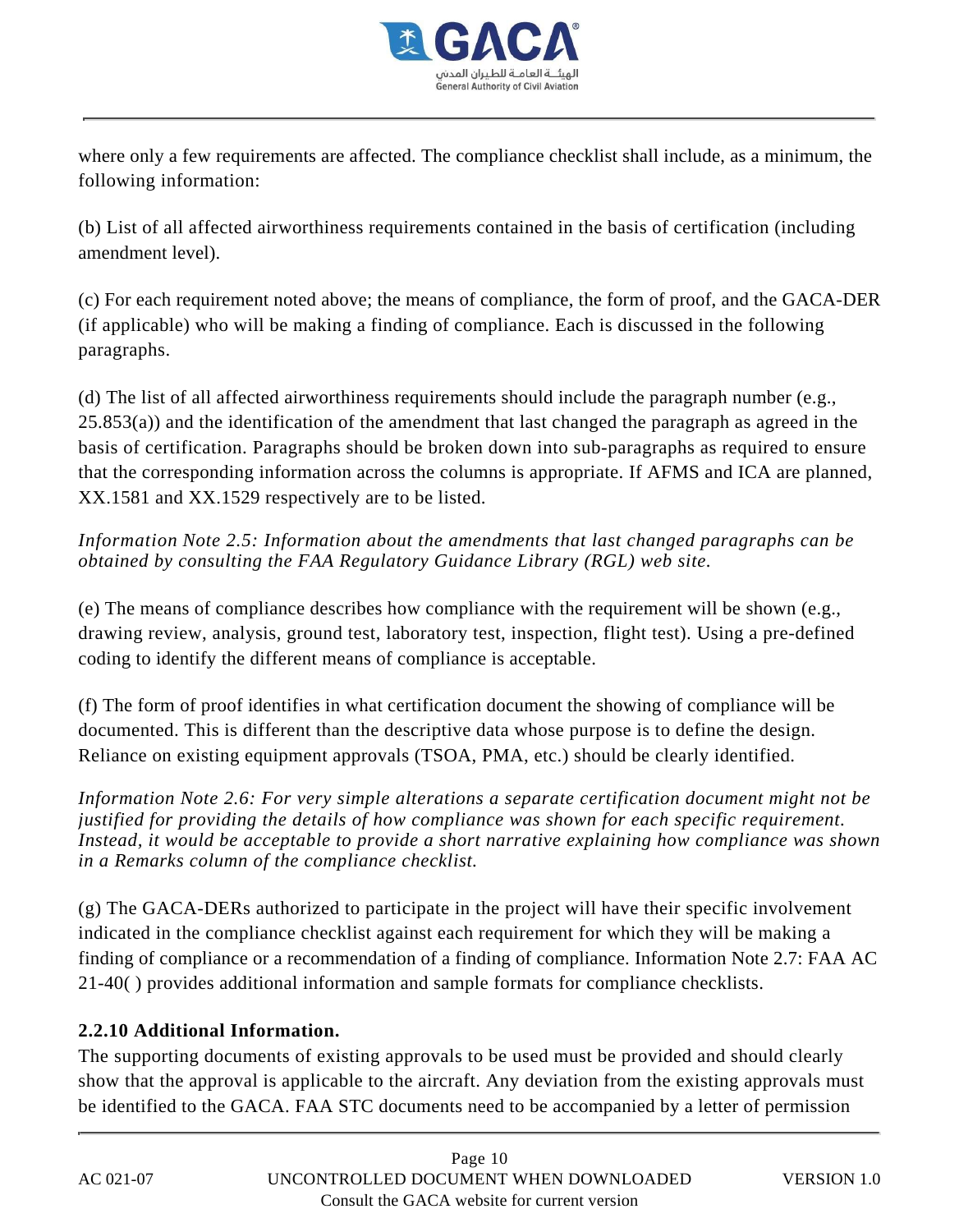

from the STC holder.

## **2.2.11 Changes in Project Scope.**

(a) A change in project scope is defined as either an addition of an independent alteration package unrelated to the other alteration packages already accepted under the given project authorization number, and/or a change in the scope of an accepted alteration package to a point where the compliance checklist must be revised, or the GACA-DER or the foreign delegated individuals authorized activities are exceeded.

(b) When there is a change in scope, the Organization, the GACA-DER or the foreign delegated individual must report the situation to GACA and wait for GACA determination before the Organization and the GACA-DER or foreign delegated individual completes the project activities. The GACA will acknowledge changes in project scope and authorize or deny GACA-DER or foreign delegated individual involvement by way of written response to the Organization.

(c) The certification plan must be updated to reflect any change in the project scope.

## **2.2.12 Project Coordination Meetings.**

(a) A GACA STC project coordination meeting should take place as early as possible in the project, but only after the GACA has accepted the project. The participants in this meeting generally include the GACA CPM, the applicant's certification engineer and engineering specialists and delegated individuals. The purpose of the project initiation meeting is to:

(1) Ensure the applicant's understanding of the GACA STC process.

(2) Ensure the GACA's understanding of the nature and scope of the alterations.

(3) Discuss the details of the certification plans (including but not limited to certification basis, delegated individuals, compliance checklists, conformity program, test program and schedule); and (4) Identify and discuss any novel or unique design features, materials, processes, and methods of compliance.

(b) Subsequent meetings are held on an as required basis. They could be to resolve particular problems, prepare complex flight testing, etc. The need for a final meeting is based on the complexity of the alterations and the progress with respect to the schedule. Participants in these subsequent meetings are as required.

(c) The meetings normally take place at the applicant's facilities. The applicant is responsible for producing the meeting minutes.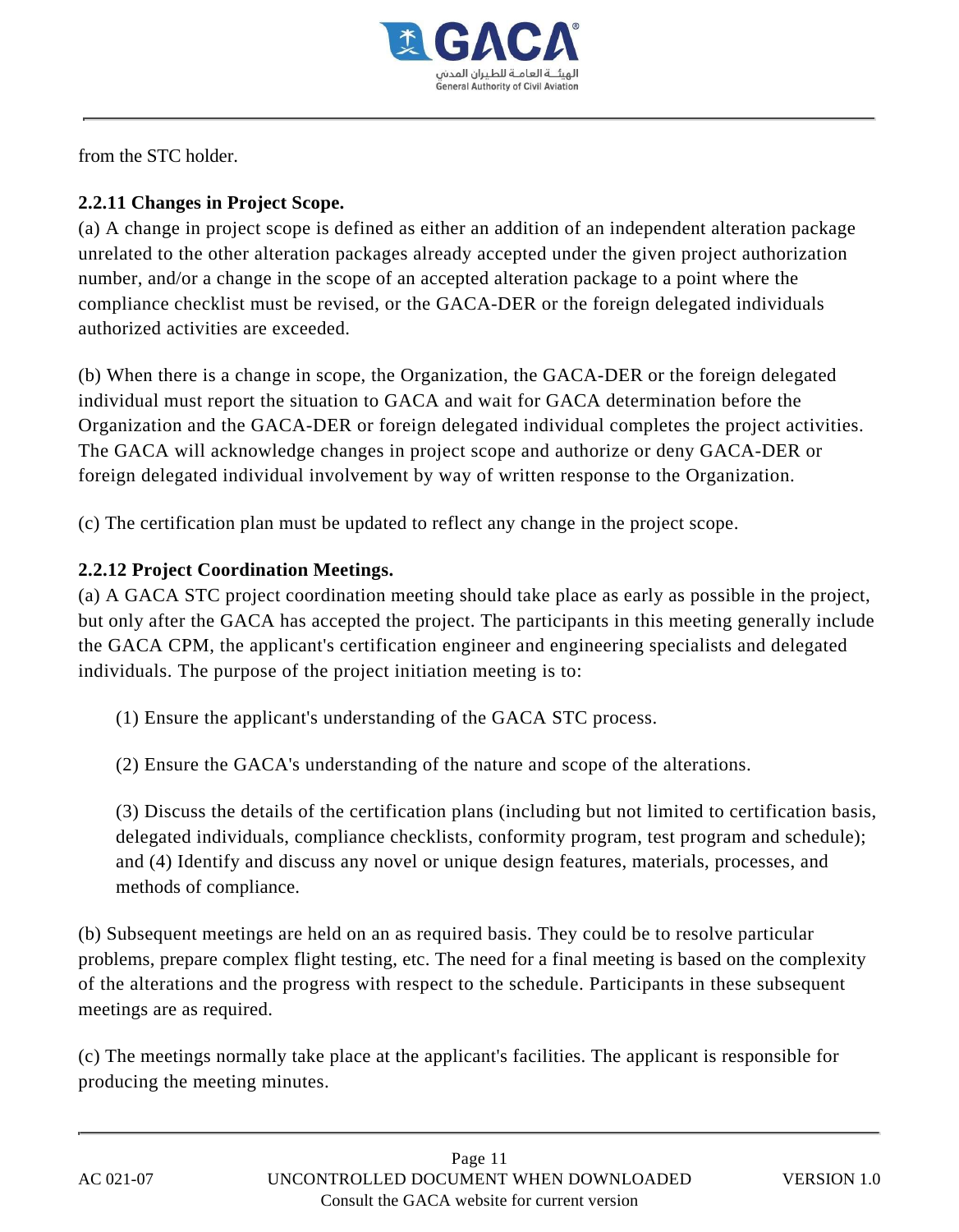

## **2.3 Phase 2 – Developing Data, Ensuring Conformity, Showing Compliance.**

Phase 2 of the certification process includes the activities performed by the applicant to generate the descriptive data to identify the design change and to show that the changed product complies with all applicable requirements identified in Phase 1 using the means of compliance agreed to with the GACA. In addition, Phase 2 includes the activities performed by the applicant to show that the final altered product conforms to the changed type design by performing ground/flight testing. Finally, Phase 2 includes the development of the operating and maintenance data required to support the in-service use of the changed product.

*Information Note 2.8: The activities performed in Phase 2 are often performed in parallel with the activities performed in Phase 3. Phase 2 represents those activities performed by the applicant and Phase 3 represents those activities performed by the GACA and its designees.*

*Information Note 2.9: Document Control is critical and the Organization must ensure that it is done in a systematic manner, using a different document revision level and date every time data is re- submitted to the GACA.*

## **2.3.1 Developing Data.**

## **2.3.1.1 Descriptive Data.**

(a) Descriptive data which completely describes the change in type design must be developed by the Organization during the GACA STC process. Descriptive data includes, but is not limited to:

- (1) Engineering drawings (often through a Master Drawing List (MDL))
- (2) Engineering Order (EO) or similar.

(b) The descriptive data must fully describe the dimensions, materials, specifications, processes, tolerances, surface finishes, etc. that define the critical elements of the type design.

## **2.3.1.2 Certification data.**

(a) Certification data is data used to substantiate that the design as defined by the descriptive data meets the airworthiness requirements as defined in the basis of certification using the means of compliance as identified in the compliance checklist.

(b) Certification data must be submitted by the Organization to the GACA during the GACA STC process for review and acceptance. Certification data will normally refer to the descriptive data. Only the top level descriptive data such as MDL or top EO should be initially submitted with the certification data. Other descriptive data might be requested thereafter by the GACA to assist in the review of the certification data. Certification data includes, but is not limited to: • Ground/Flight Test plans and reports • Analyses (e.g. Electrical Load Analysis (ELA), Structural Analysis, System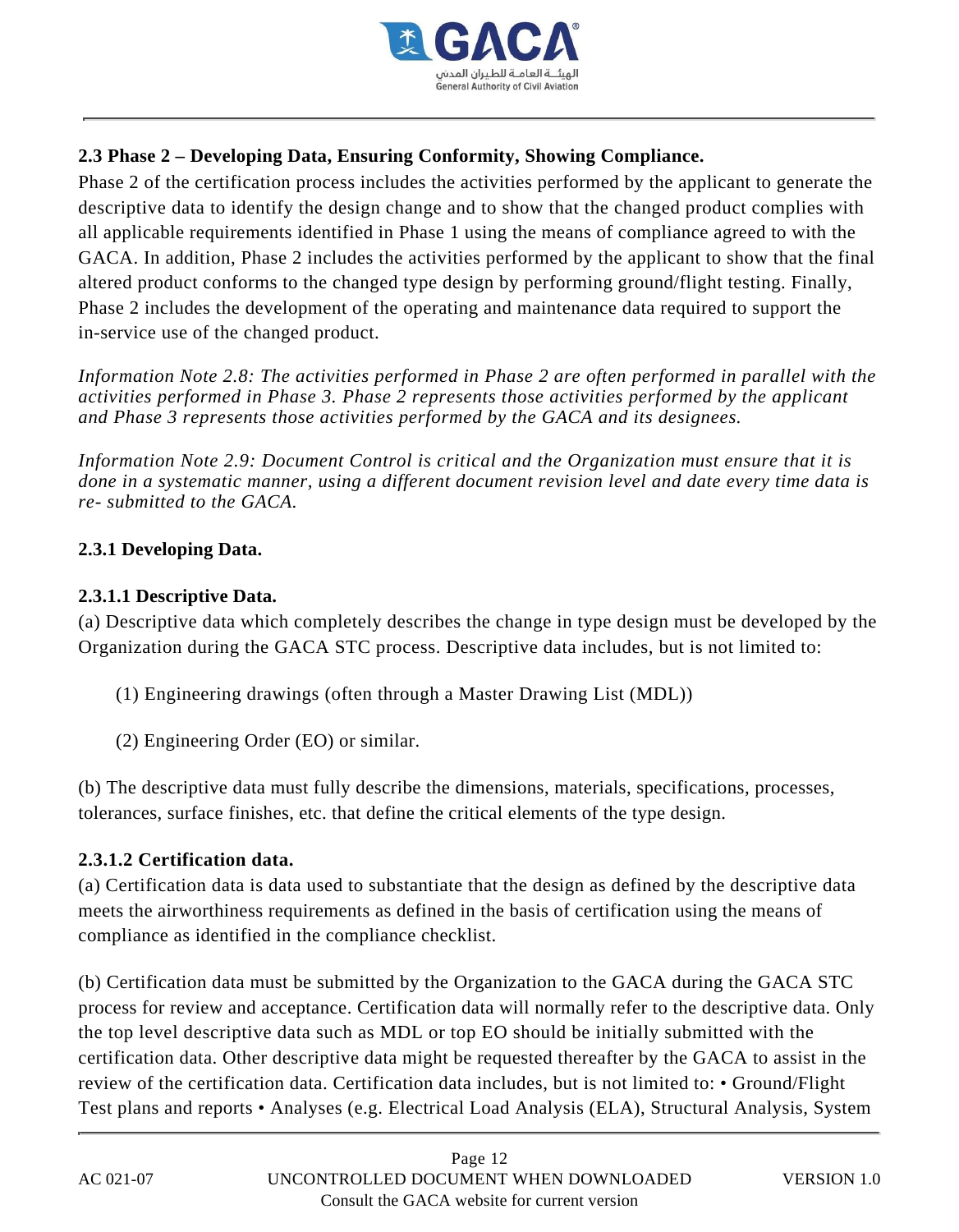

Safety Analysis, etc.)

(c) Certification data review and acceptance is often an iterative process involving revisions to the certification documents (and sometimes to the descriptive documents) by the Organization before acceptance by the GACA.

(d) The submission of certification data needs to be progressive and start as early as possible in the project, starting with the certification plans. Delaying submission of the data to the GACA may result in delays in the GACA review and approval, and in the return to service of the aircraft by the Organization.

## **2.3.1.3 Required Operating Data.**

Data required to support the operation of the changed product in service must be developed by the Organization during the GACA STC process. Operating data includes, but is not limited to: Mass/Weight and Balance (W&B) change data, Electrical Load change data, MMEL supplement, Aircraft Flight Manual Supplement, and Continued Airworthiness Data.

(a) Aircraft Flight Manual Supplement (AFMS)

(1) AFMS is required as per GACAR/FAR §§ 23.1581, §5.1581, 27.1581 and 29.1581 when the original AFM is no longer applicable because of the alteration to the aircraft. The Organization should consult FAA Advisory Circulars 23-8( ) or 25.1581-1( ) for guidance which are not repeated here. In addition, the following best practices should be used:

(i). Use recognized formats (follow the format of AFM for the aircraft requiring the new supplement);

(ii). Distinguish "approved" from "unapproved" sections (as defined in GACAR/FAR § XX.1581);

(iii). Make reference to "Pilot's Guides" for equipment operating procedures if these are available instead of repeating this information in the AFMS; and

(iv). Use challenge and response type layout in the procedures section.

(2) AFMS can only be approved by the GACA, specifically by one of the GACA POIs upon written recommendation from an airworthiness engineer. AFMS are to be recommended for approval by the flight test GACA-DER authorized for the project using GACA form 8110-3.

(3) AFMS, along with GACA forms 8110-3 as applicable, are to be submitted to the GACA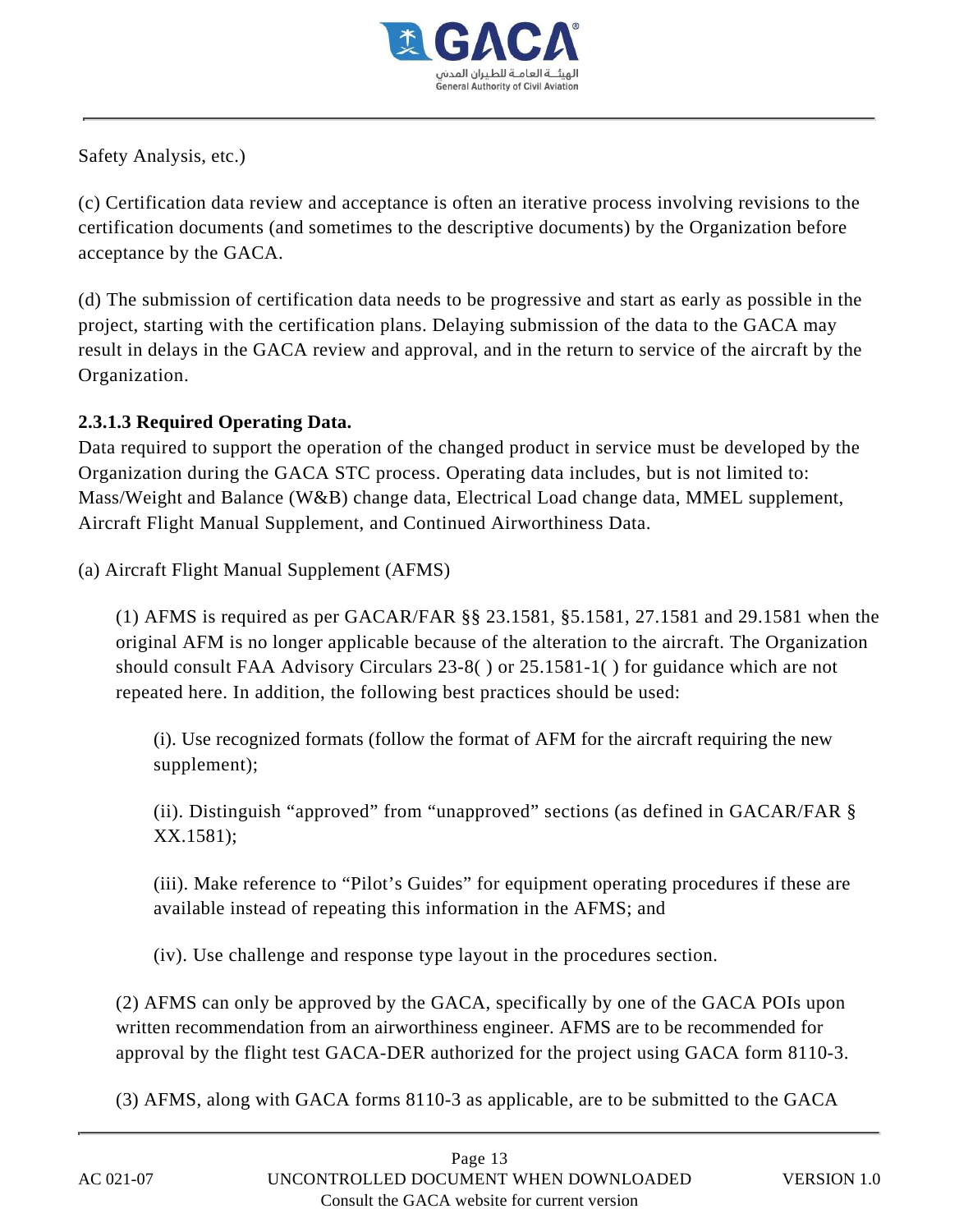

prior to any flight test, at which time they will be preliminarily approved for the purpose of the flight test. At this time, they will not be signed by the GACA as approved. The preliminary approval will be in the form of a letter. Final approval, including signing and dating of the AFMS, will take place upon satisfactory validation of AFMS during flight testing, successful completion of the flight tests, and satisfactory review of all certification data. Copies of the GACA approved AFMS will be provided by the GACA to the Organization at the same time as the GACA STC.

## **2.3.1.4 Continued Airworthiness Data.**

Data required to support the continued airworthiness of the changed product in service must be developed by the Organization during the GACA STC process. Continued airworthiness data includes, but is not limited to:

- (a) Instructions for Continued Airworthiness
- (b) Airworthiness Limitations
- (c) Electrical Wiring Interconnection System (EWIS) Instructions
- (d) Maintenance Manual Supplements
- (e) Certification Maintenance Requirements
- (f) Illustrated Parts Catalog supplements
- (g) Wiring diagrams.

## **2.3.1.5 Instructions for Continued Airworthiness (ICA).**

(a) ICAs are required as per GACAR/FAR §§ 23.1529, 25.1529, 27.1529 and 29.1529 (and related appendices) when the original ICAs are no longer applicable or when new information is required for maintenance personnel because of the alteration to the aircraft. The level of detail should reflect the complexity of the system/installation/component being installed and maintained. The appendix to each GACAR/FAR mentioned above as well as FAA AC 21-40( ) provide additional guidance on the preparation of ICAs.

(b) ICAs must be submitted to the GACA for acceptance (by one of the PMIs upon recommendation from the CPM, except for the Airworthiness Limitations and the EWIS section which are GACA approved. ICAs are formally indicated as being accepted by the GACA by being listed directly on the GACA STC certificate as required maintenance data.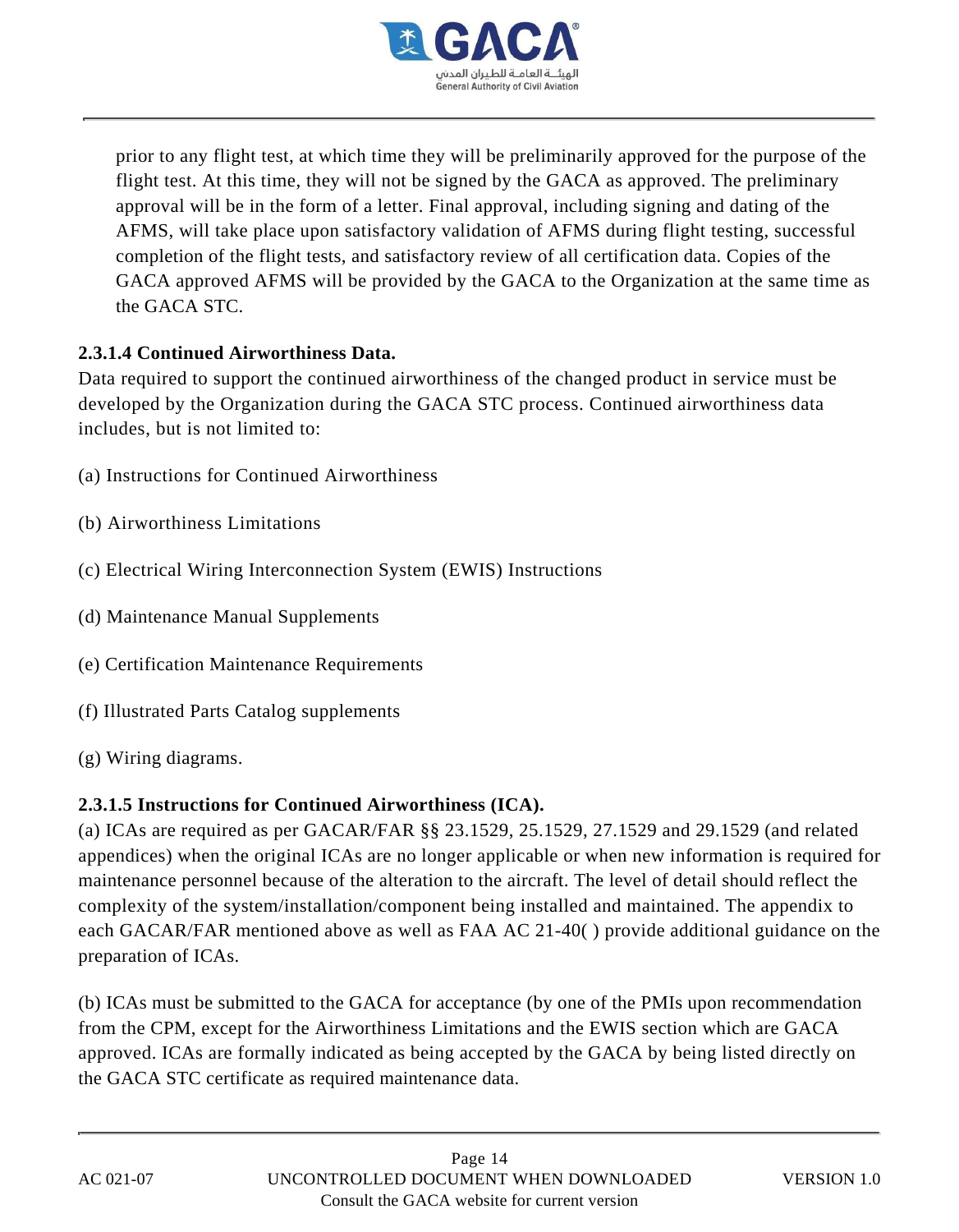

## **2.3.1.6 Airworthiness Limitations.**

(a) Airworthiness limitations can only be approved by the GACA Manager of Airworthiness, upon written recommendation from the CPM.

(b) Airworthiness limitations are to be recommended for approval by the relevant GACA-DER(s) using GACA form 8110-3. Final approval, including signing and dating of the Airworthiness Limitations will take place upon satisfactory review of all certification data. Copies of the GACA approved Airworthiness Limitations will be provided by the GACA to the Organization at the same time as the GACA STC.

## **2.3.1.7 EWIS ICA.**

(a) Guidance on the development of EWIS ICAs can be found in FAA AC 25-27( ).

(b) EWIS ICAs are to be recommended for approval by the relevant GACA-DER(s) using GACA form 8110-3.

(c) EWIS ICAs can only be approved by the GACA Manager of Airworthiness, upon written recommendation from the CPM. 2.3.2 Parts Fabrication Parts may be fabricated by an Organization (including its approved vendors) that was granted a GACA STC with the intent of installing those parts on an eligible aircraft for which they are responsible for return to service. Fabrication of such a part is authorized in accordance with GACAR § 21.15(a)(5). Such parts may not be offered for sale as separate items for installation and return to service by another Organization. In the absence of a TSO or PMA parts/equipment approval, the owner/operator or an approved organization performing maintenance, major alterations, or major repairs may manufacture parts/equipment according to approved drawings and specification as part of this activity. Sufficient qualification testing has to be performed to approve these parts as required by the approved data. The installation approval for such parts into the aircraft will be part of the STC or RDA approval. The owner/operator or the design approval holder may manufacture replacement parts/equipment or delegate another organization to manufacture the replacement parts under his quality control system, after the STC or the RDA has been issued and the return of the aircraft to service. Each part manufactured under this provision shall be inspected at every stage of manufacturing and testing for conformity to the approved engineering drawings and specifications. An authorized person shall issue an airworthiness release certificate (GACA Form 8130-3) for the part upon completion. An authorized person may be an approved repair station under GACA/FAR 145, or a person holding inspection authorization within the approved organization.

## **2.3.3 Ensuring Conformity "Conformity Inspection Program".**

(a) In accordance with GACAR § 21.89, for all STC projects the Organization is responsible for ensuring 100% conformity on all materials, parts, processes, construction and assembly to the type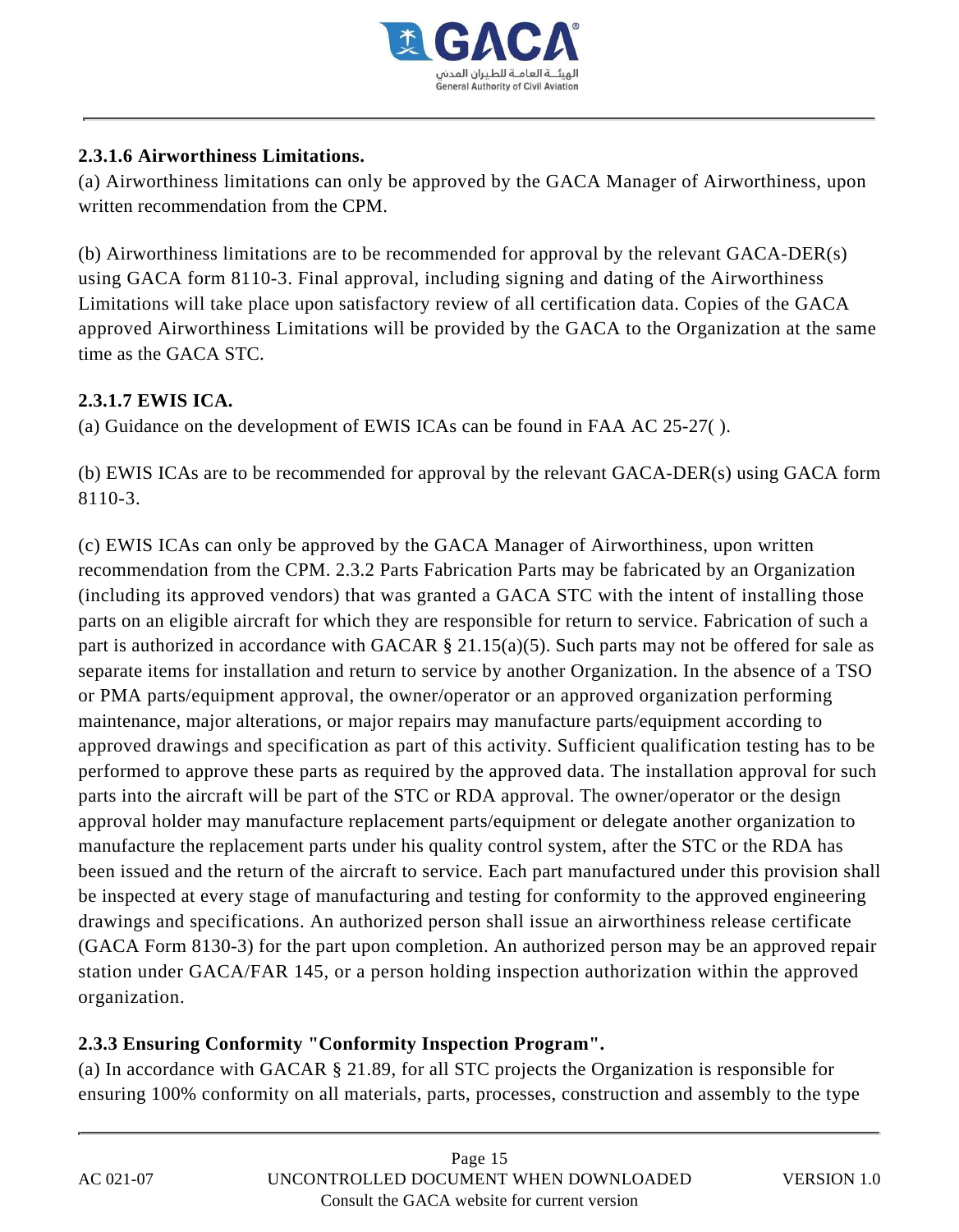

design drawings and specifications.

(b) The GACA will identify features, attributes, and components critical to the design and certification program and will request GACA conformity on these test articles with special instructions as necessary. GACA conformity is a validation of the organization conformity. Paragraph 2.4 describes the GACA conformity verification program in further detail.

(c) Organizations are encouraged to submit GACA form 8130-9, Statement of Conformity, as early as possible in the program to prevent delays in the type certification approval process. Except for in-process evaluations, such as process review, hidden inspections, etc., a Statement of Conformity should be submitted to the GACA prior to the start of GACA conformity verification inspections. By signing GACA form 8130-9, the Organization signifies to the GACA that the Organization has fabricated, installed and inspected the parts as per its GACA approved procedures to the latest revision of the descriptive data, except for the deviations noted, and that the Organization is ready to receive the GACA for its conformity verification inspection. The Organization or an authorized individual who holds a responsible position in the manufacturing/maintenance organization should sign the Statement of Conformity. In cases where the conformity inspection is conducted away from the Organization's facility, the Organization may choose to utilize one of the following procedures for signing the Statement of Conformity:

(1) The Organization may send an authorized representative to the facility to inspect the prototype article and sign the Statement of Conformity; or

(2) The Organization may delegate, in writing, a representative who holds a responsible position in the organization of the supplier to act as her/his agent. In this case, a copy of the authorization letter will be attached to GACA form 8130-9 when it is submitted.

## **2.3.4 Showing Compliance.**

## **2.3.4.1 Certification Testing Program.**

(a) Certification testing is a key activity in alteration projects. Certification testing includes, but is not limited to, structural tests (static, fatigue, vibration, pressurization, bird strike), ground functional tests, electro-magnetic compatibility tests, and flight tests.

(b) From the Organization's perspective, certification testing needs to be planned, carried out and reported in accordance with a certification test program. The certification test program is to be documented in the certification plans and agreed upon between the Organization and GACA as early as possible. The certification test program should address all of the elements discussed in this paragraph.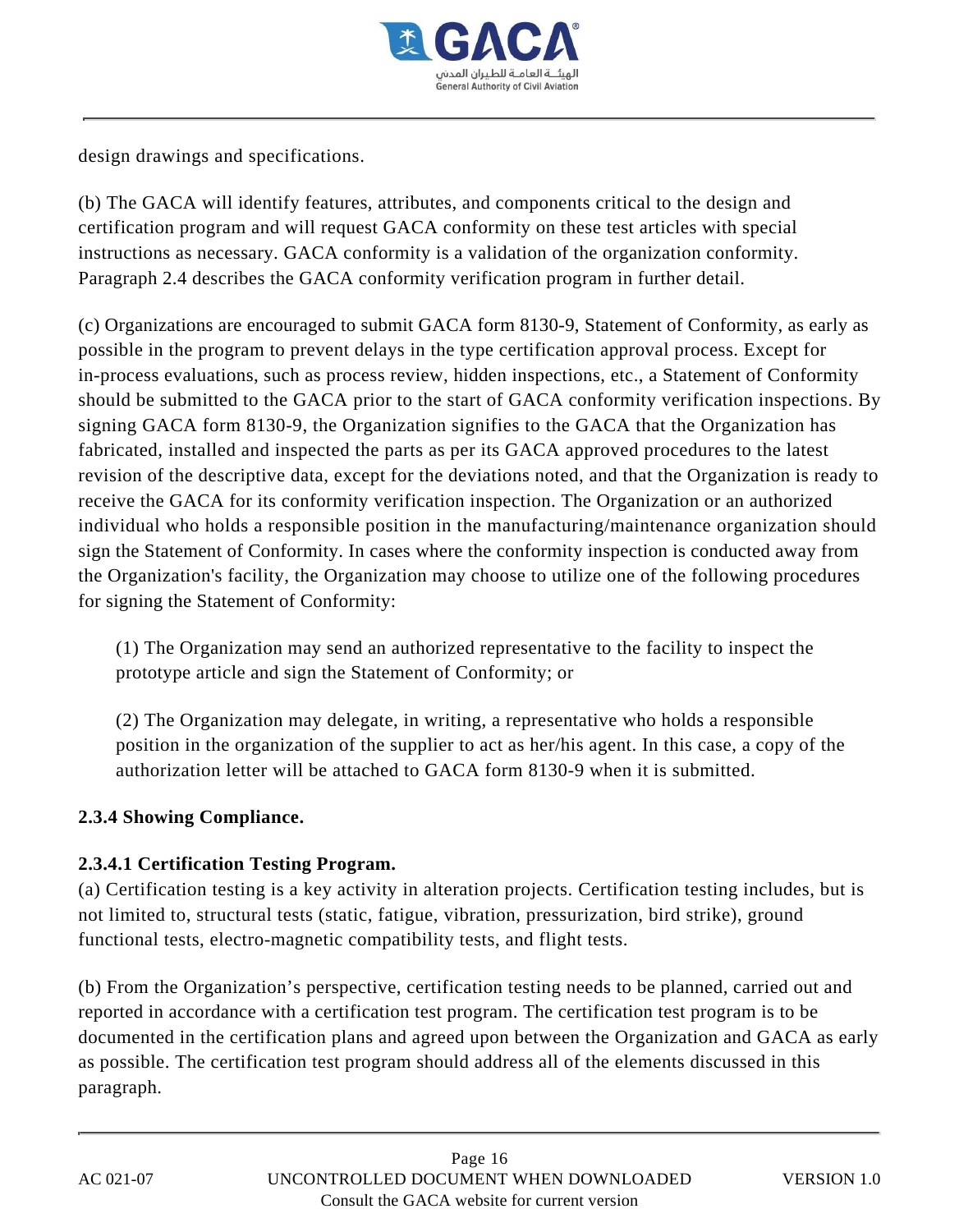

(c) The GACA strongly advises all Organizations not to perform any certification testing without prior notification and concurrence (including test plan approval) from GACA.

(d) From the GACA perspective, normally all certification tests involving ground testing, flight testing, critical systems or structure, subjective pass/fail criteria, complex test apparatus, significant risk, and/or significant cost will be subjected to a GACA conformity verification inspection prior to testing. Depending on complexity, the use of the Type Inspection Authorization (TIA) process might be required.

(e) Design testing carried out outside of the certification testing program cannot be credited towards certification testing.

(f) Certification ground and flight testing must be witnessed by GACA or GACA designees.

## **2.3.4.2 Test Plans.**

All certification testing must be performed in accordance with a test plan that has been approved by the GACA. Test plans are normally stand-alone documents although it is acceptable that they be part of another document (e.g., Engineering Order) as long as all the required test plan information is clearly identified and segregated. The test plan must include a description of the test apparatus, test procedure and detailed pass/fail criteria. The test plan should also include instructions for ensuring test safety. All test plans must be recommended for approval by the relevant GACA-DERs or foreign delegated individuals (using GACA form 8110-3 or equivalent). The GACA test plan approval is normally signified by letter from the GACA prior to certification testing actually taking place. In specific instances, GACA-DERs may be authorized to approve test plans on behalf of the GACA.

## **2.3.4.3 Type Inspection Authorization (TIA).**

The TIA details and authorizes the required conformity and airworthiness inspections, and ground and flight tests necessary to fulfill the requirements for the certification process as discussed in paragraph 2.4.1. It may also contain an operational and maintenance requirements section. The TIA is prepared by the GACA CPM with coordination as required with the appropriate GACA inspection and flight test resources, including GACA-DERs and GACA-DARs. Issuance of the TIA will occur when the examination of the technical data required for the certification is completed or has reached a point where the aircraft or component will meet the pertinent regulations. Prior to final TIA approval and GACA certification ground and flight tests, the Organization should participate in a flight safety board meeting. GACA certification flight testing commences only after the Organization has successfully completed the organization flight tests, the TIA has been issued, and section 18A of the TIA have been completed. See FAA Order 8110.4( ) and AC 21-40(0) for further details.

(a) GACA-Form 8110-1, TIA This TIA form is the cover page which provides basic information about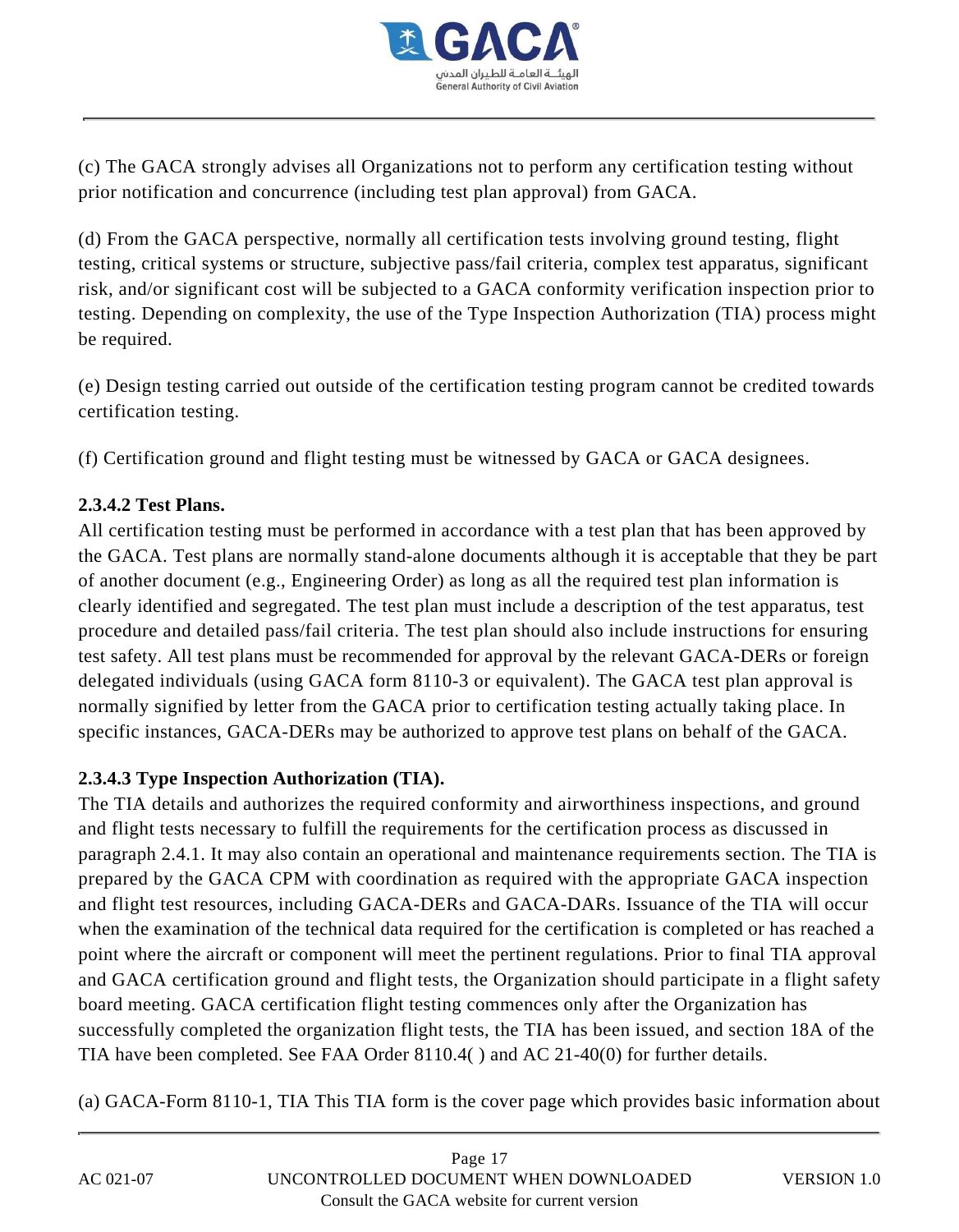

the name of the Organization, aircraft type, certification basis, nature of the alteration, certification project number, and internal GACA coordination. The second page contains general information, including a description of the alteration and unique features or special interfaces. This section may list the applicable GACAR/FAR and/or any GACA policy in which compliance will be shown.

(1) TIA Section 18, Part I This section contains conformity instructions requesting GACA inspection to verify that the aircraft or component conforms to the Organization's approved design data. This section may outline any other required ground inspections required by the GACA airworthiness engineering. It may also define and specify the type of airworthiness certificate required.

(2) TIA Section 18, Part II This section contains a set of instructions requesting GACA or its GACA-DERs to perform specific flight tests to demonstrate that the aircraft alteration complies with the GACAR /FARs. The flight test plan submitted for GACA approval is typically referenced or embodied in this section of the TIA. The flight test plan should contain clear, detailed procedures allowing the flight test crew to conduct the flight test and make a determination of pass or fail.

(3) TIA Section 18, Part III This section typically contains the GACA instructions and/or test sets that require the aircraft alteration compliance to operational regulations. This section also is needed when the nature of the alteration may affect the pilot type rating, procedures, pilot training program, Master Minimum Equipment List (MMEL), or the aircraft maintenance procedures.

#### **2.3.4.4 Test Results.**

(a) Test results should be reported either as a revision to the test plan or as a stand- alone document. In addition to the test data itself, these results should include interpretation of the data, an assessment of the relationship between the alteration and any snags encountered during the flight(s), and an overall assessment of its success or failure.

(b) A copy of a test plan with the hand-written data collected during the test is not, by itself, an acceptable test report.

## **2.3.5 Flight Testing.**

(a) Fitness for Test Flight.

(1) In some projects, flight testing will be required to show compliance with the applicable requirements. In these cases an Experimental Airworthiness Certificate will be required as per GACAR § 21.173. Before making the request for the Experimental Airworthiness Certificate, the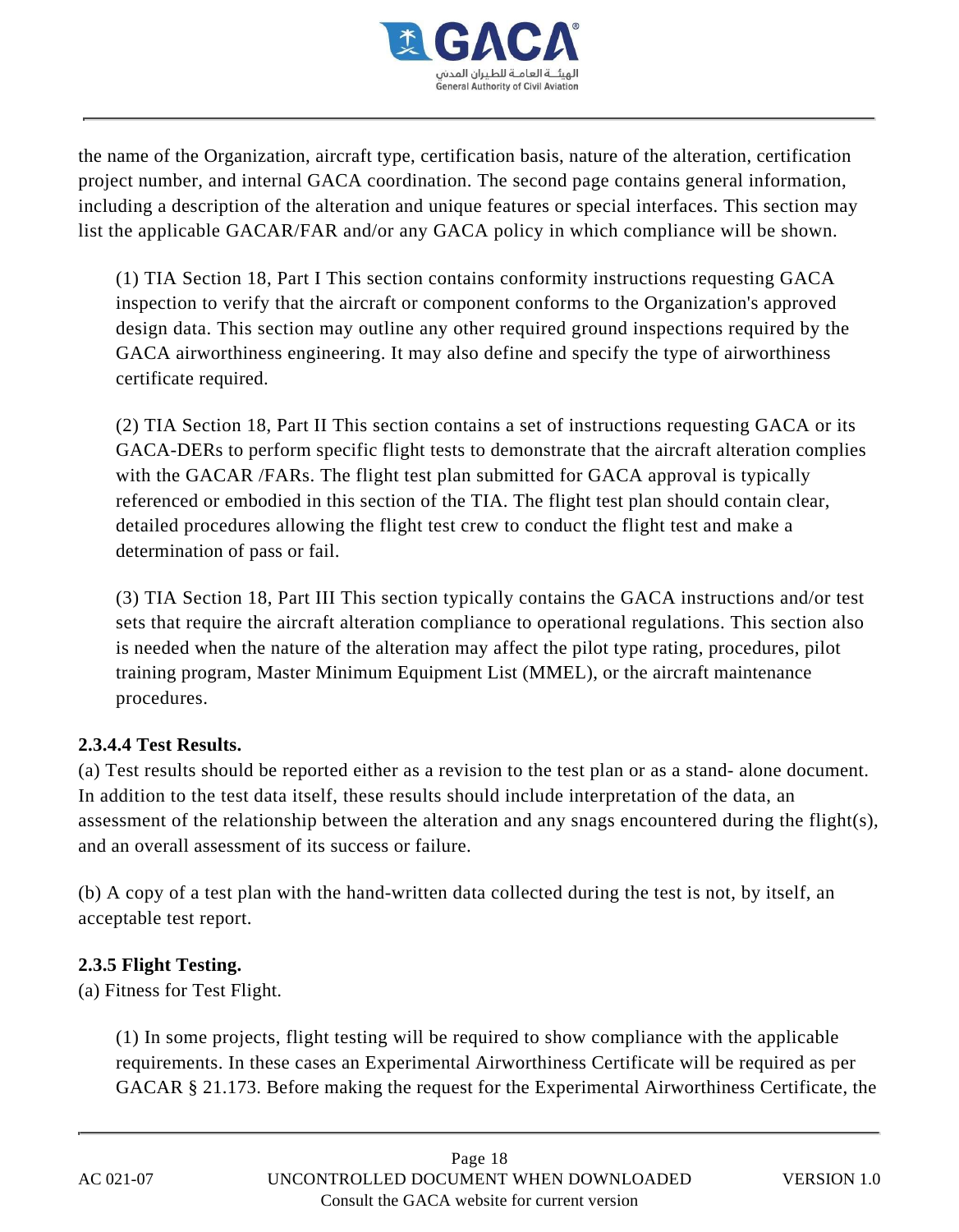

Organization is to carry out an assessment of the fitness for test flight.

(2) Fitness for test flight is to include a risk assessment (refer to FAA Order 4040.26(), Aircraft Certification Service Flight Test Risk Management Program) of the test flight to be performed referring to the flight test plan(s) and the engineering documents defining the aircraft configuration for that test, sign-off by all GACA-DERs involved in the project, and an assessment/statement by the Organization Quality Assurance section that the aircraft is fit and safe for the intended flight. All of these activities should normally take place towards the end of the project, once the GACA review of the technical data is completed or has reached a point where it appears that the aircraft being altered will meet the pertinent design requirements. The assessments and statements are to be documented in a letter from the Organization, with the GACA-DER signatures as an appendix. Such a letter supports the request for Experimental Airworthiness Certificate which is to be made using GACA form 201, for a Special Airworthiness Certificate, Experimental, to show compliance with the GACAR/FARs. GACA form 201 is to be signed by the owner/operator but submitted by the Organization.

(b) Special Airworthiness Certificate – Experimental.

(1) The Special Airworthiness Certificate – Experimental must be carried onboard the aircraft in lieu of the Standard Certificate of Airworthiness. Note that such an Experimental Certificate will not constitute a permit for any ferry flight, which must be addressed separately. The experimental C of A is normally issued by the GACA Principal Maintenance Inspector in accordance to the requirements of GACAR § 21.173.

(2) When the flight test is to take place outside the KSA airspace, the Organization is responsible for obtaining any additional authorities from the CAA responsible for that airspace. Furthermore, when the test flight will result in the aircraft being operated outside its certified flight envelope (speed, altitude, weight, center of gravity), the GACA will copy that CAA on the covering letter providing the Experimental Airworthiness Certificate to the Organization.

(3) In order to apply for a Special Airworthiness Certificate – Experimental, the applicant shall submit the following items:

- (i) Application for Experimental C of A (Form 201)
- (ii) Proof of payment of application fee
- (iii) Risk assessment
- (iv) Flight test plan(s)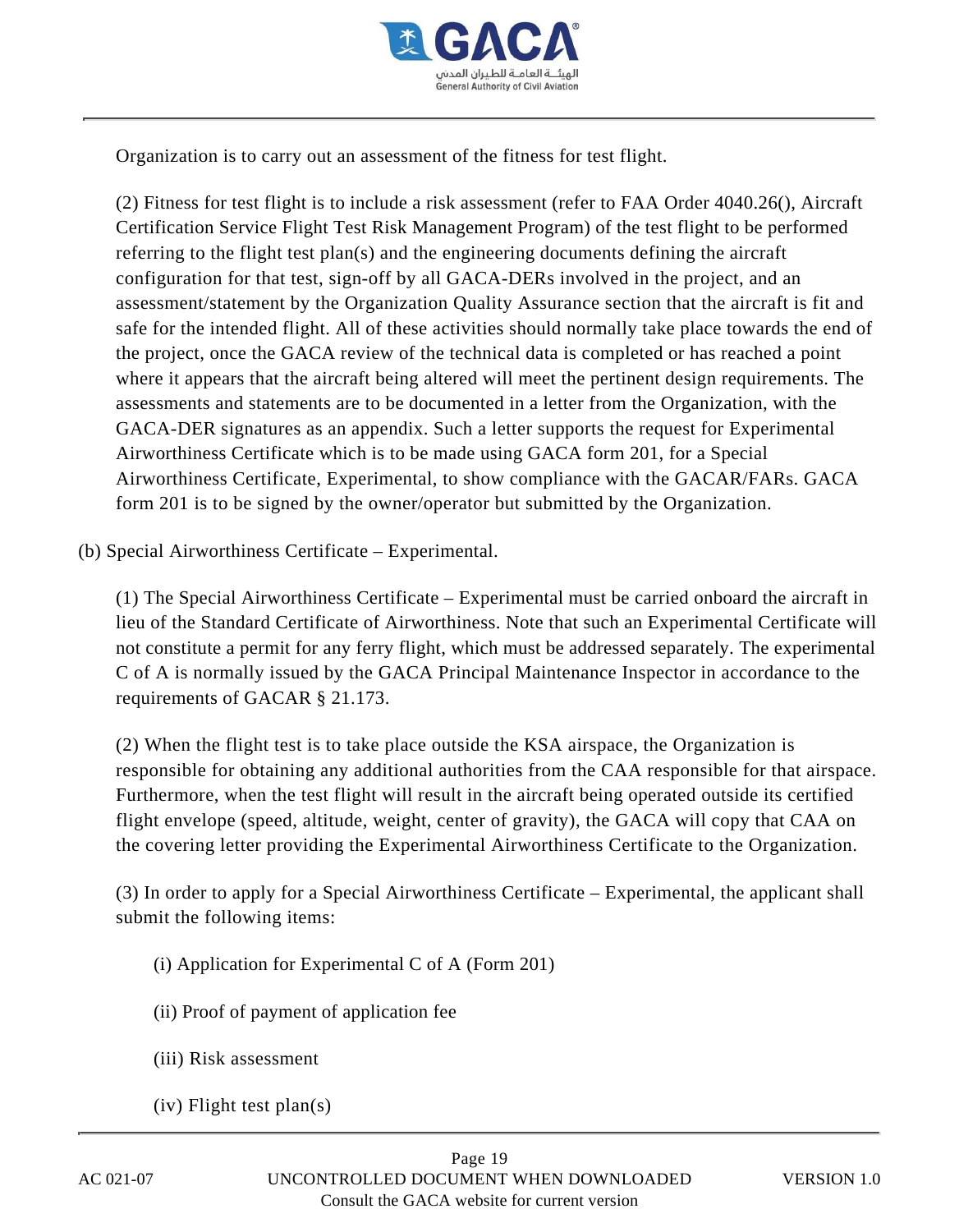

- (v) Draft Aircraft Flight Manual-Supplement (AFMS).
- (vi) Safe for flight statements (Fitness for Flight)
- (vii) Statement of successful completion of all relevant ground tests
- (viii) Required effective dates for the certificate
- (ix) Proposed aerodromes of operation
- (x) Operation limitations anticipated or necessary for the intended flight tests
- (xi) Mass/Weight & Balance Report/Supplement (If Applicable)
- (xii) Cabin and/or Systems De-Activation Engineering Order (If Applicable)

## **2.4 Phase 3 – GACA Verifying Conformity and Finding Compliance.**

Phase 3 of the certification process includes the activities performed by the GACA and its designees to ensure that the applicant has successfully completed all of their activities required in Phase 2. NOTE 2.10: The activities performed in Phase 2 are often performed in parallel with the activities performed in Phase 3. Phase 2 represents those activities performed by the applicant and Phase 3 represents those activities performed by the GACA and its designees.

#### **2.4.1 Conformity Verification Procedures.**

The STC certification process includes the requirement that the authority verify, with a high degree of confidence, the Organization's compliance with the applicable airworthiness and environmental requirements and conformity of the materials, parts, processes, construction and assembly to the type design drawings and specifications. Prior to any conformity verification inspection by the GACA, the Organization must submit a completed GACA form 8130-9, Statement of Conformity, to the GACA. The GACA Certification Project Manager responsible for the project will then liaise with the GACA inspector assigned to or GACA-DAR authorized for the project to coordinate conformity verification inspection activities. This liaison will be initiated on GACA form 8120-10, Request for Conformity Verification and shall include the provision of the completed GACA form 8130-9, location and contact information for inspection activity, references to alteration descriptive data, description of specific inspection items being requested.

## **2.4.1.1 Request for Conformity Verification.**

GACA form 8120-10, Request for Conformity Verification is the internal GACA document which is used by the GACA CPM to request conformity verification inspections by the GACA inspector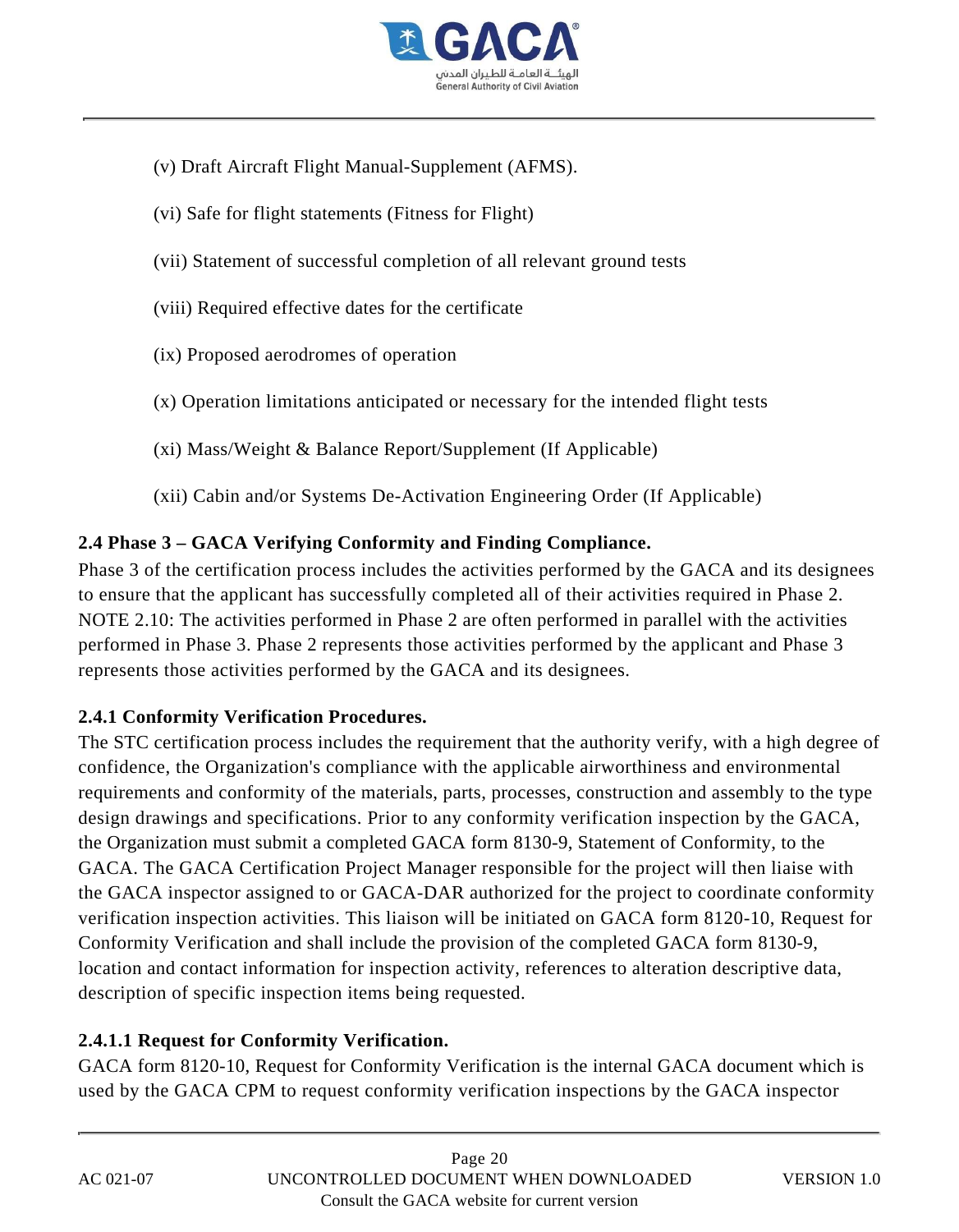

and/or GACA-DAR. The GACA inspector/GACA-DAR should not conduct a conformity verification inspection without receiving proper documentation from the CPM and Organization. GACA personnel eligible to perform conformity verification inspections include GACA airworthiness inspectors, GACA-DAR, and inspectors from foreign CAA with which the GACA has a bilateral agreement that contains the appropriate provisions for that purpose.

## **2.4.1.2 GACA Conformity Verification Inspection Types and Reasons.**

(a) To optimize efficiency between the GACA CPM and the GACA inspectors or GACA-DARs, GACA conformity verification inspections have been broken down into types and codes. These will be used to identify what conformity verification inspection activities need to be carried out on a given project.

| <b>GACA Conformity Verification Inspections</b> |                              |  |
|-------------------------------------------------|------------------------------|--|
| <b>Types</b>                                    | <b>Reason Codes</b>          |  |
| Parts/Assemblies                                | 1,2,3,5,6                    |  |
| Processes                                       | 1,2,3,6                      |  |
| Installations                                   | 1,2,3,4,5,6                  |  |
| <b>Certification Test Apparatus</b>             | 1,5,6                        |  |
| Software                                        | See FAAO 8110.4(), Chapter 5 |  |

(b) The reason codes for performing GACA conformity verification inspections have the following meanings:

- (1) Conformance to type design:
	- (i) Ensuring conformity to descriptive data
	- (ii) Ensuring continuity between certification test articles and production articles

(2) Effectiveness of configuration definition data:

(i) Ensuring configuration definition data is capable of producing parts that have consistent (i.e. repeatable) qualities affecting airworthiness

(ii) Absence of ambiguity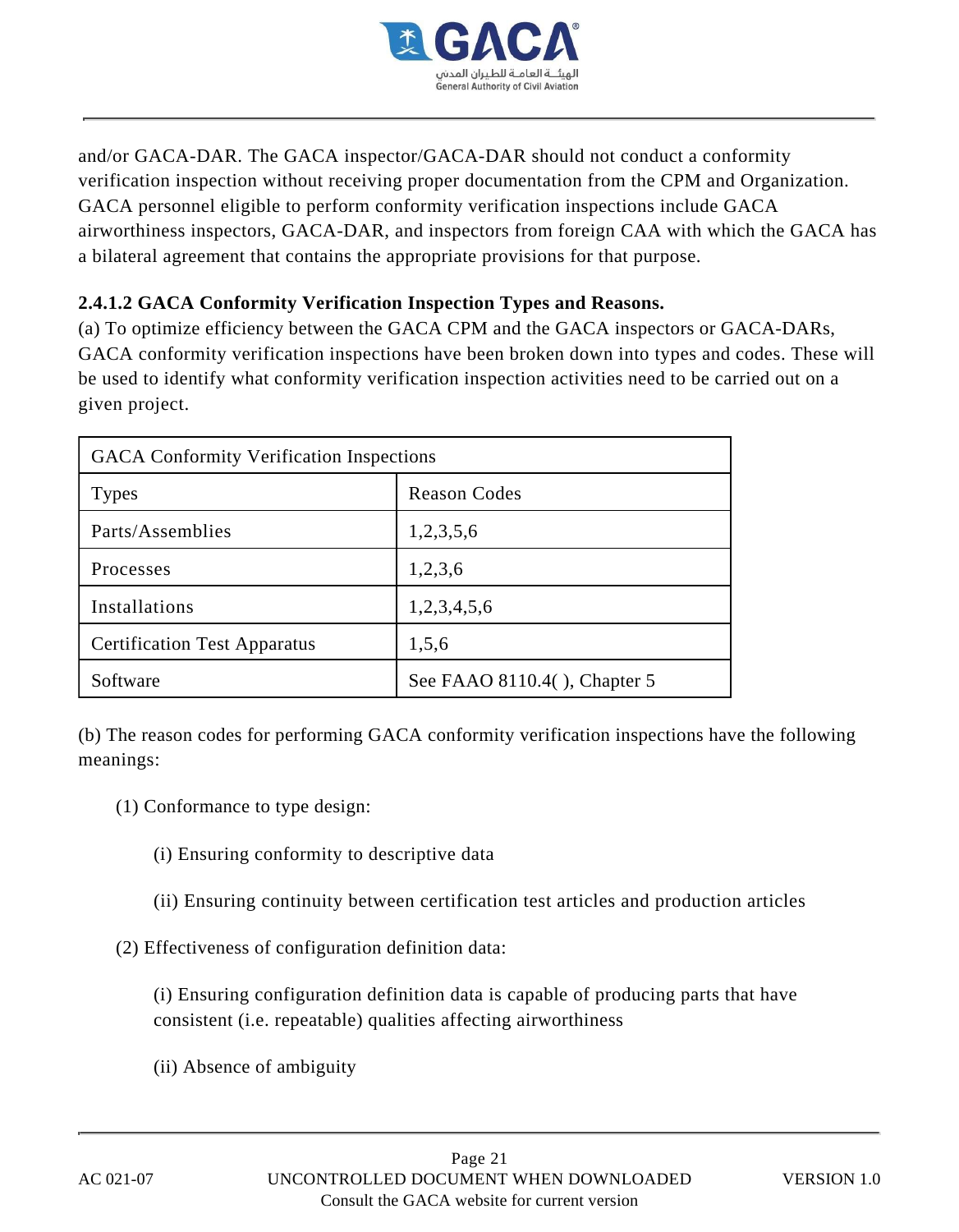

- (iii) Information on fits, tolerances, finishes, etc.
- (iv) Material and hardware specifications
- (v) Test specifications
- (vi) Drawing change control (e.g. revision status)

#### (3) Workmanship:

- (i) Ensuring the workmanship contribute to the quality of the product
- (ii) Ensuring the workmanship can be duplicated under production conditions
- (iii) Ensuring criteria have been established to identify workmanship practices
- (4) Compatibility:
	- (i) Ensuring no interference or adverse interactions with existing aircraft systems

(ii) Ensuring no interference or adverse interactions with previously installed alterations and/or repairs

- (5) Identification of unsafe and/or undesirable design features:
	- (i) Ensuring adequate drainage
	- (ii) Ensuring adequate ventilation
	- (iii) Ensuring adequate protection of structure and systems
	- (iv) Ensuring adequate accessibility provisions
	- (v) Ensuring appropriate use of hardware
	- (vi) Ensuring smoothness of operation of mechanical systems
	- (vii) Ensuring adequate padding of projecting objects that could injure
- (6) Calibration of measurement equipment: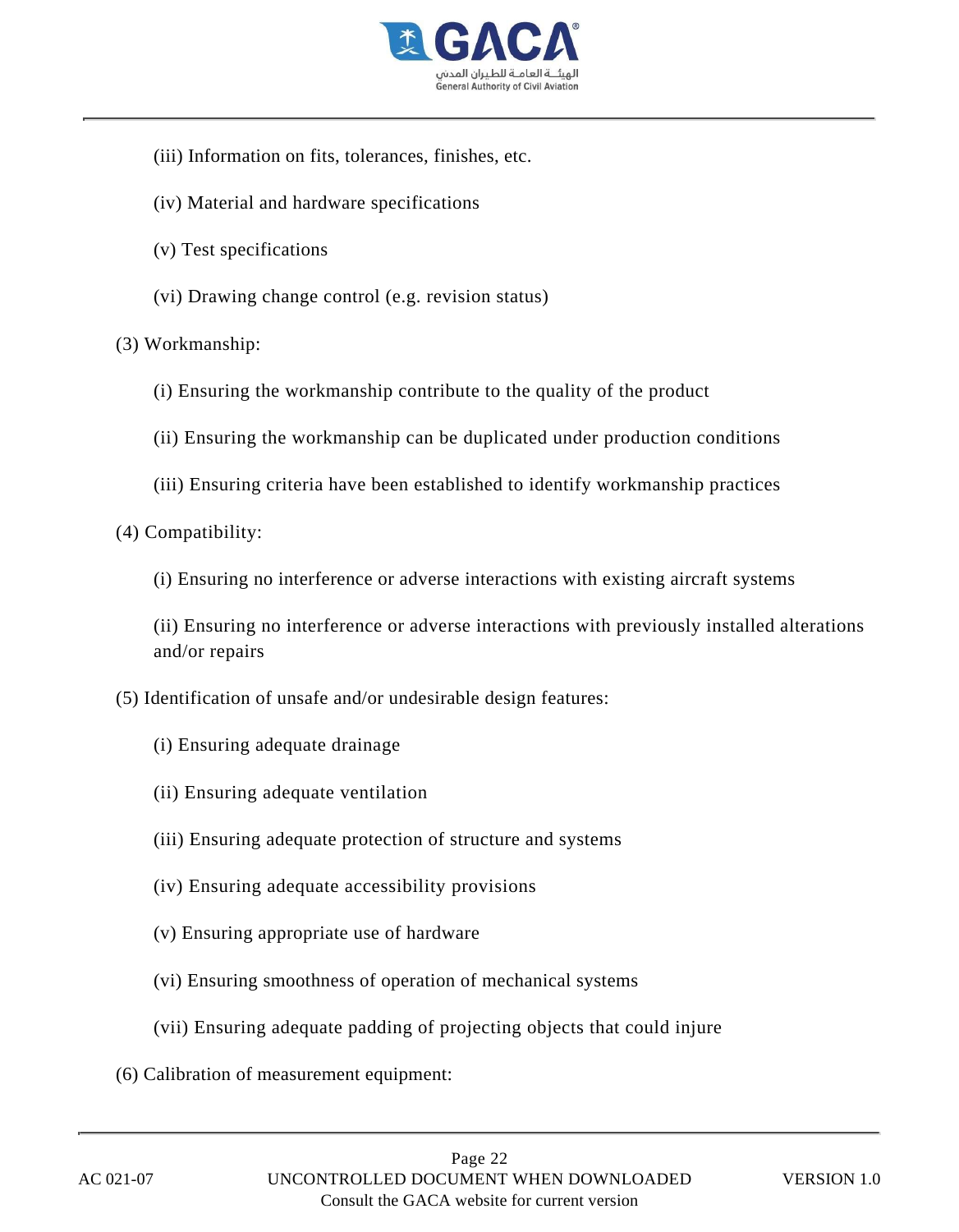

## **2.4.1.3 Conformity Verification Inspection Record.**

The GACA inspector/GACA-DAR must document conformity verification inspection activities including findings of non-conformance on GACA form 8100-1 for all conformity verification requests submitted by the GACA CPM. If the GACA inspector/GACA-DAR finds discrepancies, he may be justified in requesting a complete re-inspection by the Organization.

## **2.4.1.4 Disposition of Discrepancies.**

Any non-conformity found as a result of the GACA conformity verification inspection require GACA CPM or authorized GACA-DER disposition on GACA form 8100-1. The Organization is responsible for the rectification of all non-conformances identified by the GACA.

#### **2.4.2 Compliance Inspections.**

(a) An engineering compliance inspection should be done by GACA airworthiness engineers or designees for any aspect of product design and installation where compliance with the certification requirements cannot be determined through the review of drawings or reports.

(b) An engineering compliance inspection is performed to verify compliance to the airworthiness requirements and it provides an opportunity to review an installation and its relationship to other installations on a product. The most common situations where compliance inspections are performed are outlined below:

(1) Cabin interiors to ensure compliance with the many occupant safety and crashworthiness requirements.

(2) Electrical wiring to ensure compliance with EWIS requirements.

(3) Control systems to ensure compliance with ease of control, interferences, etc.

(4) Fire protection measures to ensure compliance with separation and isolation requirements

(5) System routing of hydraulic and electrical components to ensure proper separation and support. GACA Form 8130-9, Statement of Conformity should be submitted to the GACA before conducting the engineering compliance inspection.

#### **2.4.3 Test Witnessing.**

(a) Normally, all certification tests involving flight critical systems or structure, subjective pass/fail criteria, complex test apparatus, significant risk to personnel, and/or significant cost will be witnessed by the GACA. GACA personnel eligible to witness certification tests include GACA airworthiness engineers, GACA inspectors, GACA-DER (when specifically authorized by the GACA) and foreign CAA employees as agreed through bilateral agreements or working arrangements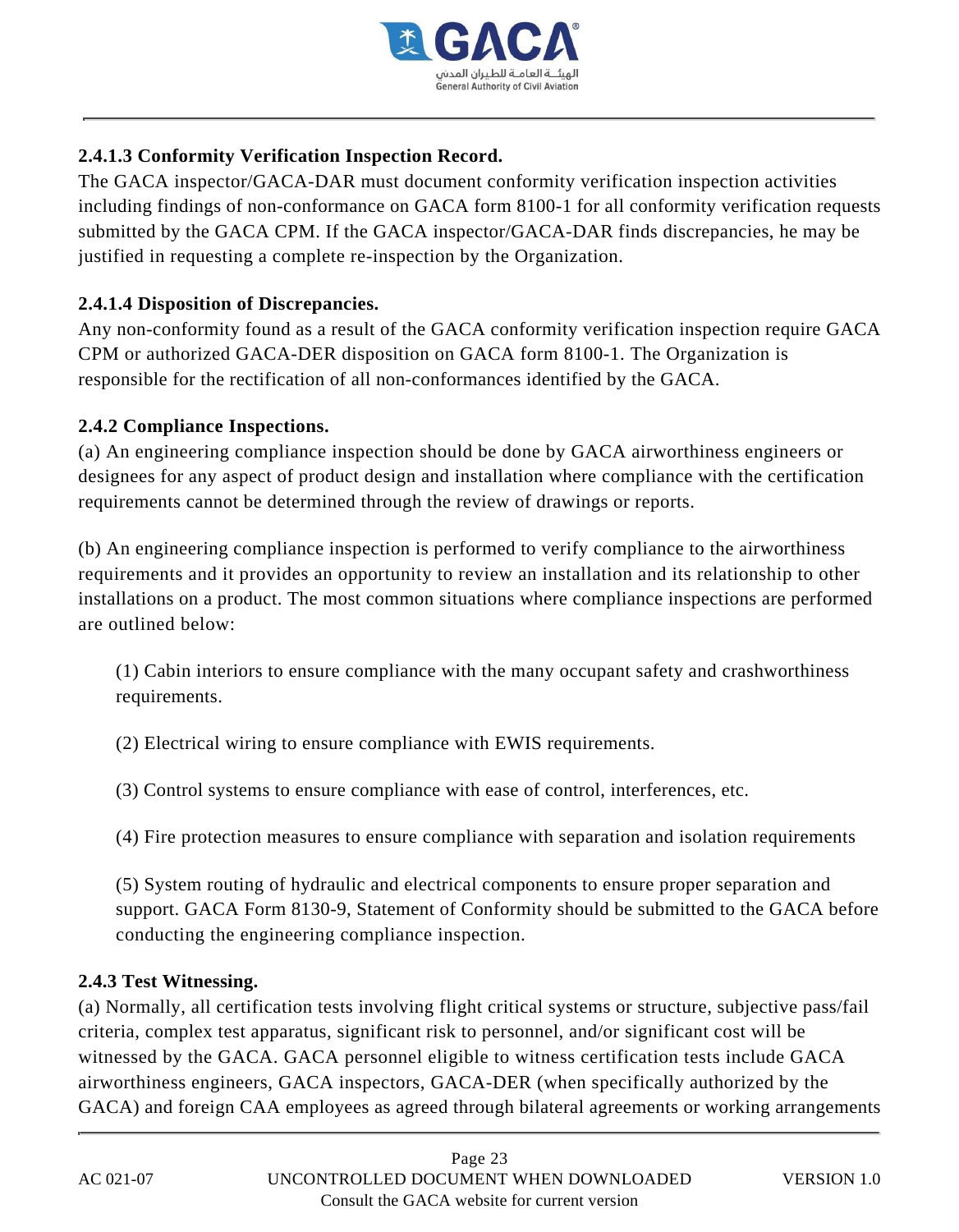

between the GACA and that CAA. The GACA may permit responsible individuals at an Organization to witness simple certification tests on a case-by-case basis. This could include Organization individuals from the Quality Assurance section or pilots from the Organization or other.

(b) Except for flight test GACA-DER, GACA personnel or designees should not participate in tests. Their task is rather to observe and ensure that the test is carried out as per the approved test plan. Note that flight test pilots who actually fly the aircraft must hold an appropriate and valid GACA pilot certificate and medical certificate. 2.4.4 Reports Compliance Inspection, Ground Test and Flight Test Reports must be prepared to document the results upon satisfactory completion of all inspections and tests. These results must be reported by the authorized individuals who performed the inspections and tests. A report that is prepared by a GACA-DER/DAR, must be submitted to the GACA for review and approval.

## **2.4.5 Findings of Compliance.**

Findings of compliance against specific applicable requirements are to be made by the individuals listed in the compliance checklist. Such findings of compliance are to be made in a form and manner as described in the relevant paragraph of Chapter 4. All Statements of Compliance made by GACA DER must be submitted to the GACA by the Organization.

#### **2.5 Phase 4 – STC Issuance.**

## **2.5.1 GACA Certification Project Manager's Recommendation for GACA STC Issuance.**

For projects involving more than one engineering discipline, it is important that the GACA CPM consults with the appropriate airworthiness engineers in all affected engineering disciplines within the GACA. Once he has reviewed all the engineering and certification data and is satisfied that compliance has been shown against all the applicable requirements for the project and that no feature or characteristic makes it unsafe for its intended use, he will make a recommendation to the Manager of Airworthiness by internal memorandum for the issuance of the GACA STC.

#### **2.5.2 Approval of certain required operating data.**

(a) According to regulation, certain required operating and maintenance documents developed by the applicant must be approved by the GACA. These include the following:

- 1. Approved sections of the Flight Manual Supplement
- 2. Airworthiness Limitations
- 3. Certification Maintenance Requirements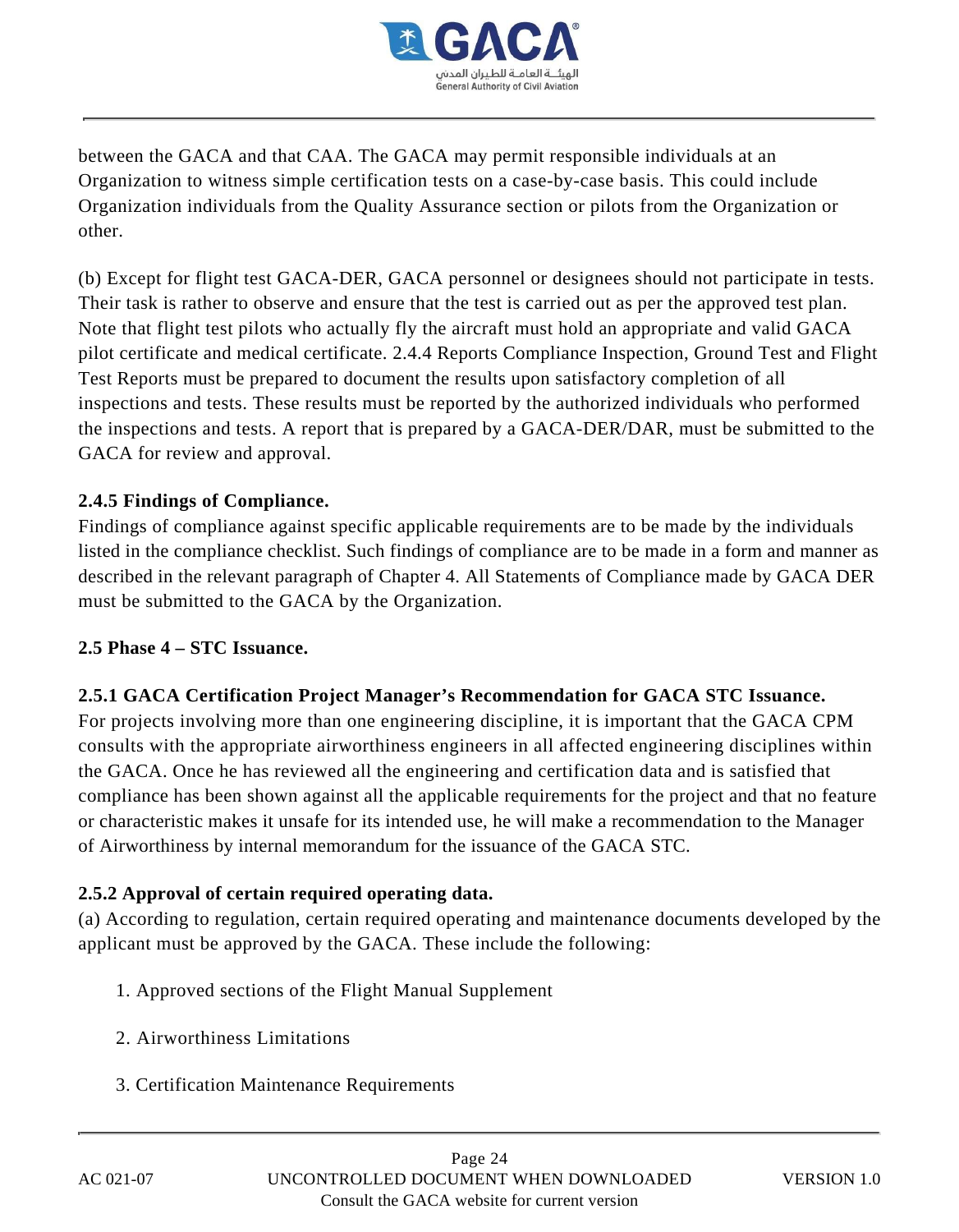

- 4. EWIS Instructions for Continued Airworthiness
- 5. MMEL Supplement

(b) The GACA CPM will coordinate with the applicable divisions and approval authorities within GACA to obtain the required approvals. The approved documents will not be released to the applicant until the STC has been issued.

## **2.5.3 Issuance of the GACA STC Certificate.**

(a) The GACA STC will be approved by the GACA authorized individual and will specify the holder, the regulations, the aircraft make and model, the description of the type design change (including identification of the MDL, top EO or other similar engineering document describing the change), the limitations (including serial number applicability) and conditions (including reference to any AFMS or MMS). In addition, the GACA STC will state the certification basis for the design change.

(b) The GACA STC number will be based on the project authorization number (i.e., project authorization number GACA/008-23 will result in GACA STC no. 008-023).

(c) The original copy of the GACA STC, along with any GACA approved operating data (e.g. AFMS, Airworthiness Limitations, etc.) will then be sent to the holder. The holder must ensure that the original or a copy of it is put into the aircraft records. A copy of the GACA STC will be kept in the aircraft file as well as in the airworthiness engineering project file at the GACA.

(d) The issuance of the GACA STC only signifies that the engineering data has been approved for installation. However, the STC does not constitute closure of the alteration project as it does not approve the aircraft for return to service.

(e) The engineering hourly charges for the project must be collected from the STC applicant before the STC is released.

## **2.5.4 Closure and Filing of Project Docket.**

(a) The signing of block 7 for the return of the aircraft to service constitutes project closure. An air carrier operating under GACAR Part 121 may provide an alternate form provided it is approved by the GACA and is described in the air carrier's maintenance manual. Of course, continued airworthiness still needs to be addressed thereafter;

(b) The issuance of the GACA STC marks the end of the GACA STC project. At this point the assigned GACA CPM will ensure that all relevant certification documents and project correspondence are contained in the project docket and the docket is stored for safe keeping in the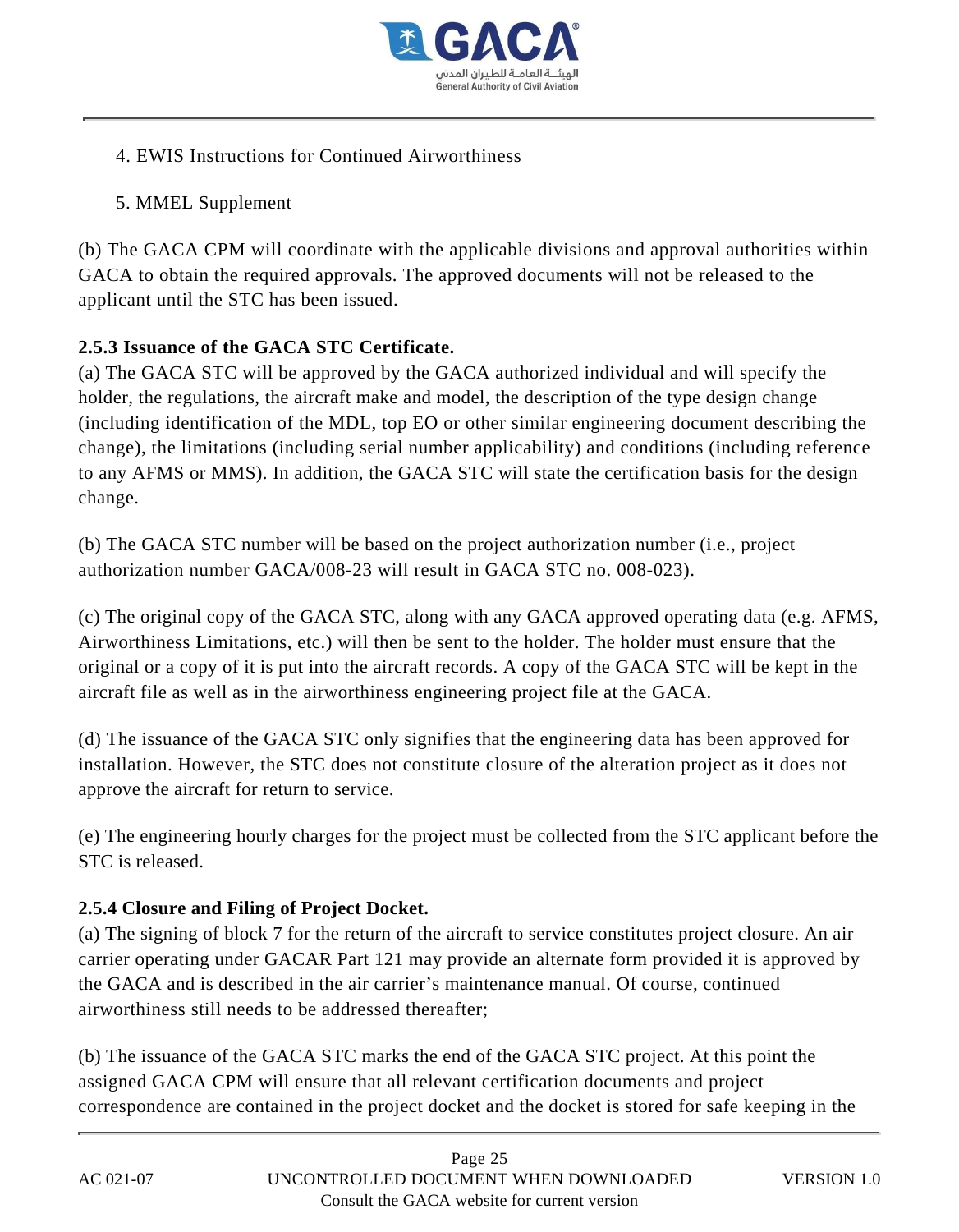

GACA records system in accordance with established GACA processes.

(c) The GACA utilizes a document checklist to ensure that all relevant certification documents are contained in the project docket.

#### **2.5.5 Data retention.**

(a) The GACA is to keep an airworthiness engineering project file containing, at the minimum, the records showing engineering decisions or actions taken by the GACA and all associated documents.

(b) Under GACAR § 21.107 the Organization is to keep all of the descriptive data, certification data and required operating data at the latest revision status approved/accepted by the GACA.

(c) These data records are permanent and may not be destroyed. They must be kept until the aircraft is retired from service. The data must be made available to the GACA when requested during regulatory activities (e.g., audit, design review). The data may be kept as hard copies or electronically.

#### **2.6 Post Certification Activities.**

(a) *Further changes to the approved data:*

(1) Any further changes to the type design after the GACA STC has been issued must be assessed as a new alteration.

(2) If the Organization is the GACA STC holder, then an amended GACA STC will be issued and will refer to the new data. The same GACA STC process is to be used to get an amended GACA STC, although due regards and credits is to be given for all previous applicable submissions. If the changes are editorial in nature and do not affect the technical content of the STC a revision may be issued to record such changes.

(3) If the Organization is not the GACA STC holder, then a new GACA STC or other forms of approved data are required. Consult GACA AC 021-03 for additional information of the types of approved data acceptable for Saudi Arabian registered aircraft.

(b) *Transfer of an STC:* Until specific GACA guidance concerning the transfer of an STC is developed, holders wishing to transfer a GACA STC should consult FAA AC 21-40( ) for details as the GACA STC transfer process will be similar.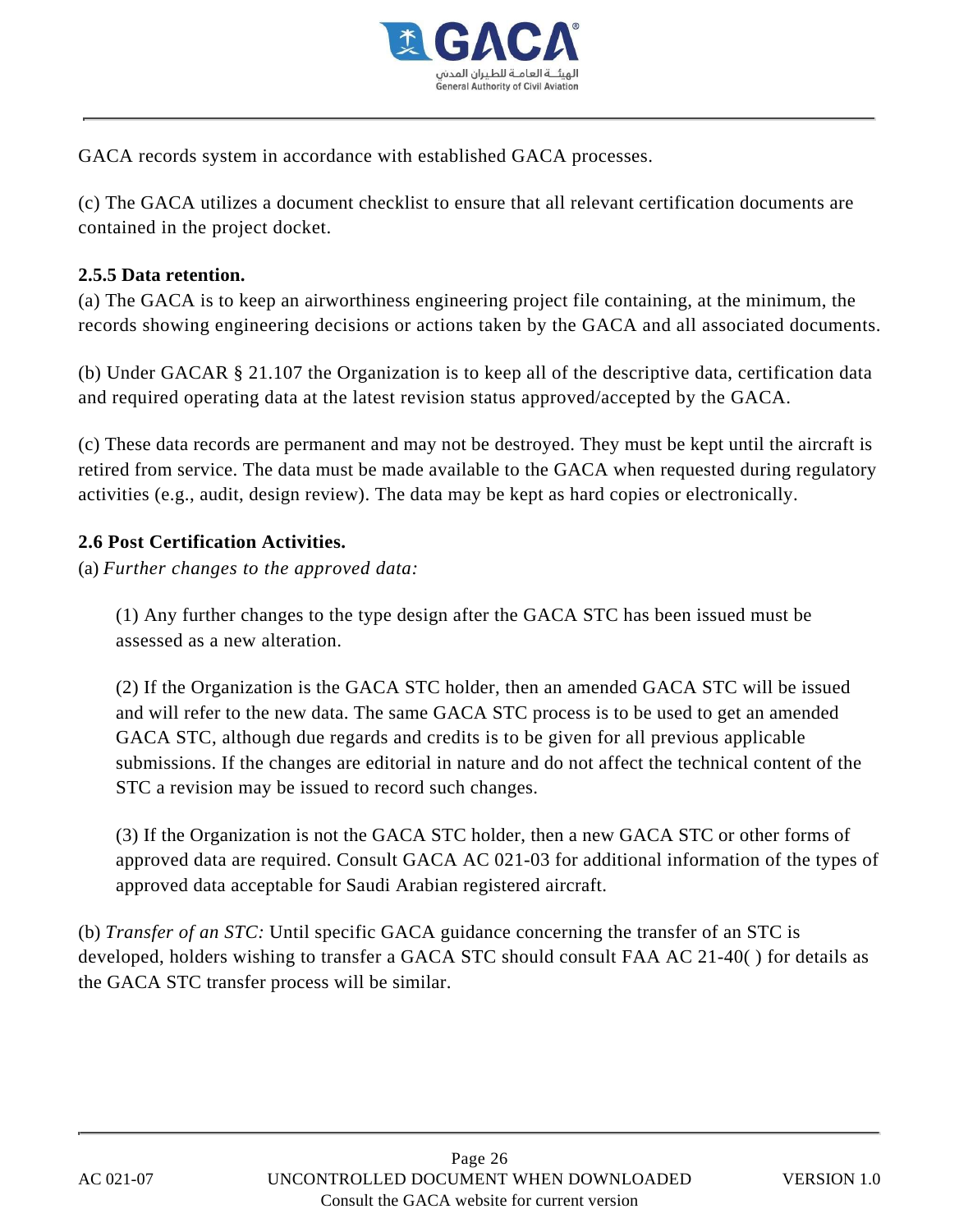

# **CHAPTER 3 – PERFORMANCE AND RECORDING OF ALTERATIONS AND REPAIRS**

#### **3.1 General.**

All alterations and repairs, whether minor or major, are to be performed and recorded as per GACAR Parts 43, 66, 91, 121, 125 and 135 as applicable. All alterations and repairs, whether minor or major, must be recorded as an entry in the aircraft records.

## **3.2 GACA Form 8320-1, Major Alterations & Repairs.**

(a) Major alterations and repairs, in addition to the aircraft record entry, must also be recorded using GACA form 8320-1, Major Alterations and Repairs. Air carriers operating in accordance with GACAR Part 121 may use alternate procedures and forms provided that they are approved by GACA and are described in the air carrier's maintenance manual.

(b) If a GACA STC is being used as the approved data, a single GACA form 8320-1 is to be used to address all the major alterations that are authorized by the same project authorization number. Furthermore, no work other than the work authorized by the project authorization number is to be recorded on that GACA form 8320-1. The same applies regarding major repairs when a GACA RDA is being used as the approved data.

(c) The form is to be completed as per GACAR Part 43 appendix B (GACA form 8320-1 is the equivalent of the FAA form 337) and the additional guidelines contained in FAA AC 43.9-1( ) and the following paragraphs in the chronological order presented. In addition to Blocks 6 and 8, Blocks 1, 2, 4 and 5 must also be completed.

#### **3.2.1 Block 8 - Description of Work.**

(a) The first line is to indicate, as a minimum, the aircraft registration mark, model and serial number, and GACA project number if applicable (GACA STC or RDA).

(b) Then, a clear, concise, and legible statement is to be made describing the work accomplished the sources of approved data and required operating and maintenance data.

(c) With respect to the work accomplished, it is important that the configuration and location of the repair or alteration be fully described. The amount of detail of this description should be such that a conformity inspection of the entire installation could be performed based on the descriptive data.

*Information Note 3.1: It is important that the descriptive data include details of applicable process specifications and wire routing and mounting. In addition, if reference is made to standard practices in FAA AC 43.13 () then reference must be made to the specific amendment and paragraphs of that document.*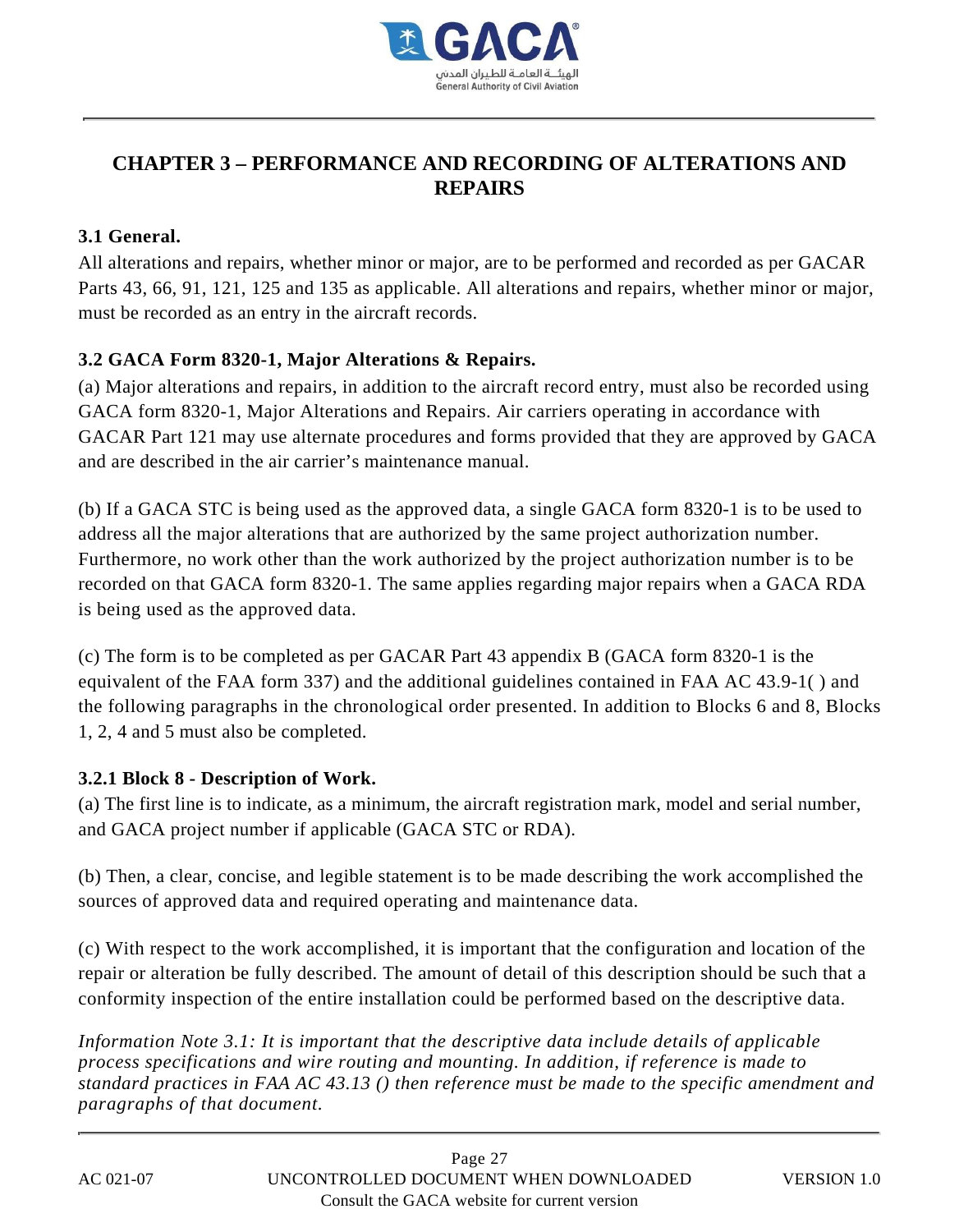

(d) Data used as a basis for approving major repairs or alterations for return to service must be listed in block 8. Sources of data for major alterations and repairs may not be other than those listed in GACA AC 021-03 and are to be identified by document number, revision numbers, paragraphs as applicable, dates, etc. And shall also include a reference to the specific paragraph in GACA AC 021-03 that provides for the GACA acceptance of this data.

(e) Deviations from these documents which would by themselves constitute a major alteration or repair must be documented in some form of Approved Data which must also be listed. Deviations from these documents which would constitute a minor alteration or repair should also be documented in block 8 and should be indicated in the aircraft record entry. Notwithstanding, any deviations (minor or major) from an airworthiness directive (AD) must be approved by the GACA as per GACAR § 39.13.

(f) Required Operating and Maintenance Data such as AFMS, pilot's guides, MMS, MMEL supplements, etc. should be listed including document numbers and revision levels as appropriate. Any new airworthiness limitations must also be indicated and the resultant life limit identified in terms of flight cycles, flight hours, etc..

(g) In cases where mass/weight and balance of the aircraft are affected, the changes should be entered in the aircraft mass/weight and balance records with the date, signature, and reference to the work performed on the GACA Form 8320-1 that required the changes.

(h) If additional space is needed to describe the repair or alteration, attach sheets bearing the aircraft nationality and registration mark and the date work was completed.

## **3.2.2 Block 6 - Conformity Statement.**

Conformity statement must be made by the certificated repair station. The conformity statement in block 6 serves the purpose of formally stating that the major alteration or repair as installed conforms to the installation data as noted in block 8. This block should be completed as follows:

"A" - Agency's Name and Address:

Enter name of the mechanic, Organization, or manufacturer accomplishing the alteration or repair. Mechanics should enter their name and permanent mailing address. Manufacturers and Organizations should enter the name and address under which they do business.

"B" - Kind of Agency:

Check the appropriate box to indicate the type of person or organization who performed the work.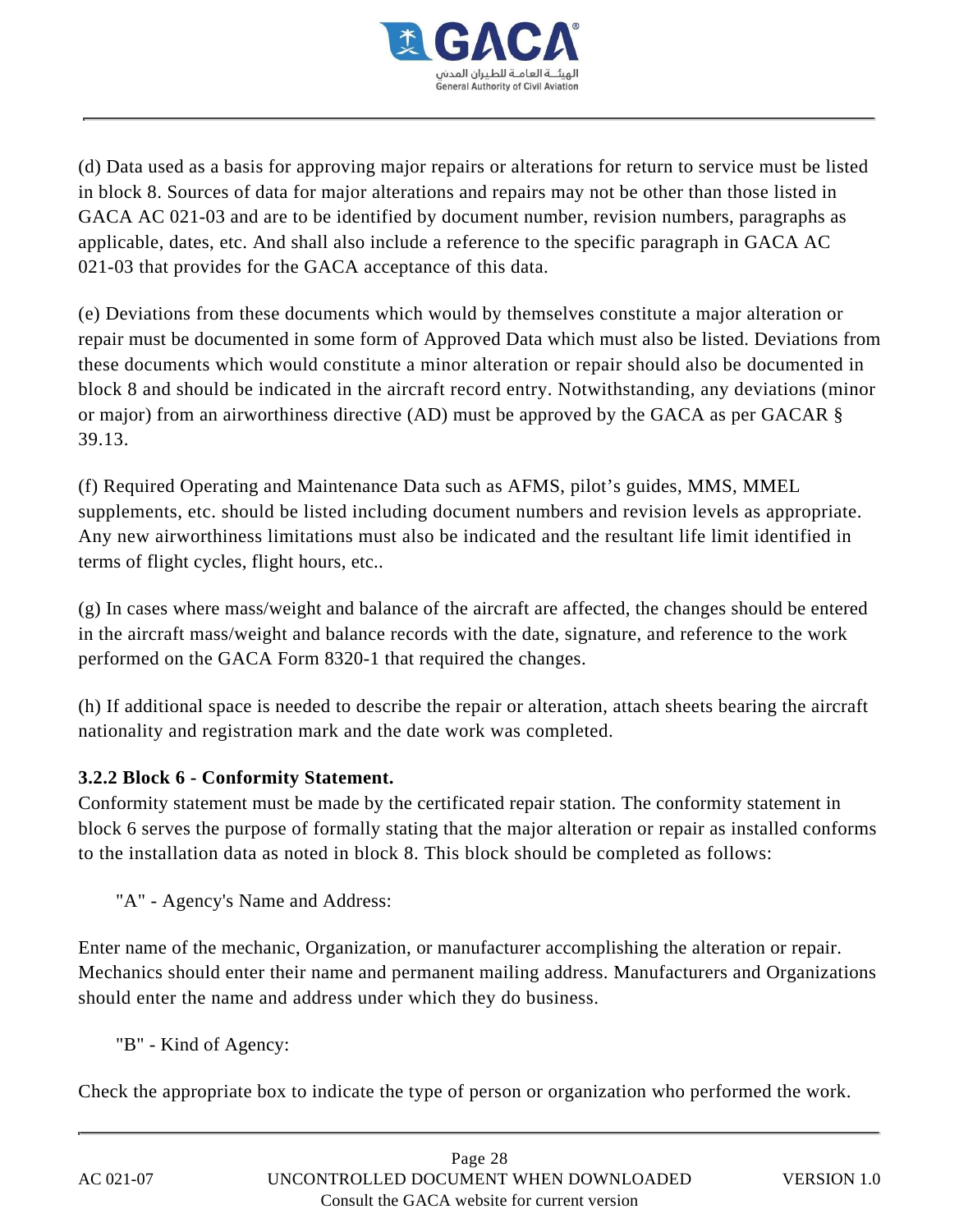

"C" - Certificate Number:

Mechanics should enter their mechanic certificate number in this block. Organizations should enter their air agency certificate number and the rating or ratings under which the work was performed or, if it is an Organization which is the subject of a one-time approval, the one-time approval authorization number.

"D" - Conformity Statement:

This space is used to certify that the repair or alteration was made in accordance with the data listed in Block 8. When work was performed or supervised by certificated mechanics not employed by an Organization, they should enter the date the alteration or repair was completed and sign their full name. Organizations are permitted to authorize persons in their employment to date and sign this conformity statement.

## **3.2.3 Block 7 - Approval for Return to Service.**

(a) For major repairs performed using data approved under a GACA RDA, block 7 cannot be signed and the aircraft cannot be returned to service before block 3 is signed by the GACA. See Chapter 4, GACA RDA procedures.

(b) GACAR Part 43 establishes the conditions under which major alterations or repairs to airframes, powerplants, propellers, and/or appliances may be approved for return to service following major alteration or repair. Block 7 of the form is used to indicate approval or rejection of the alteration or repair of the unit involved and to identify the person or agency making the airworthiness inspection.

(c) The "approved" or "rejected" box is used to indicate the finding. Additionally, check the appropriate box to indicate who made the finding. Use the box labeled "other" to indicate a finding by a person other than those listed. Enter the date the finding was made. The authorized person who made the finding should sign the form and enter the appropriate certificate or designation number.

(d) In accordance with GACAR Part 43, Appendix B, forward a copy of the form to the GACA within 48 hours after the aircraft, airframe, aircraft engine, propeller, or appliance is approved for return to service.

## **3.2.4 Retention of GACA Form 8320-1.**

In addition to the requirements of GACAR Part 43, Appendix B, GACA forms 8320-1 are to be retained in the repair station files for at least two years as per GACAR § 145.101. Air operators are to keep them as per GACAR § 91.457 or § 121.699 as applicable. Notwithstanding the above, GACA forms 8320-1 used to record a GACA RDA (Block 3) must be kept in the repair station files up to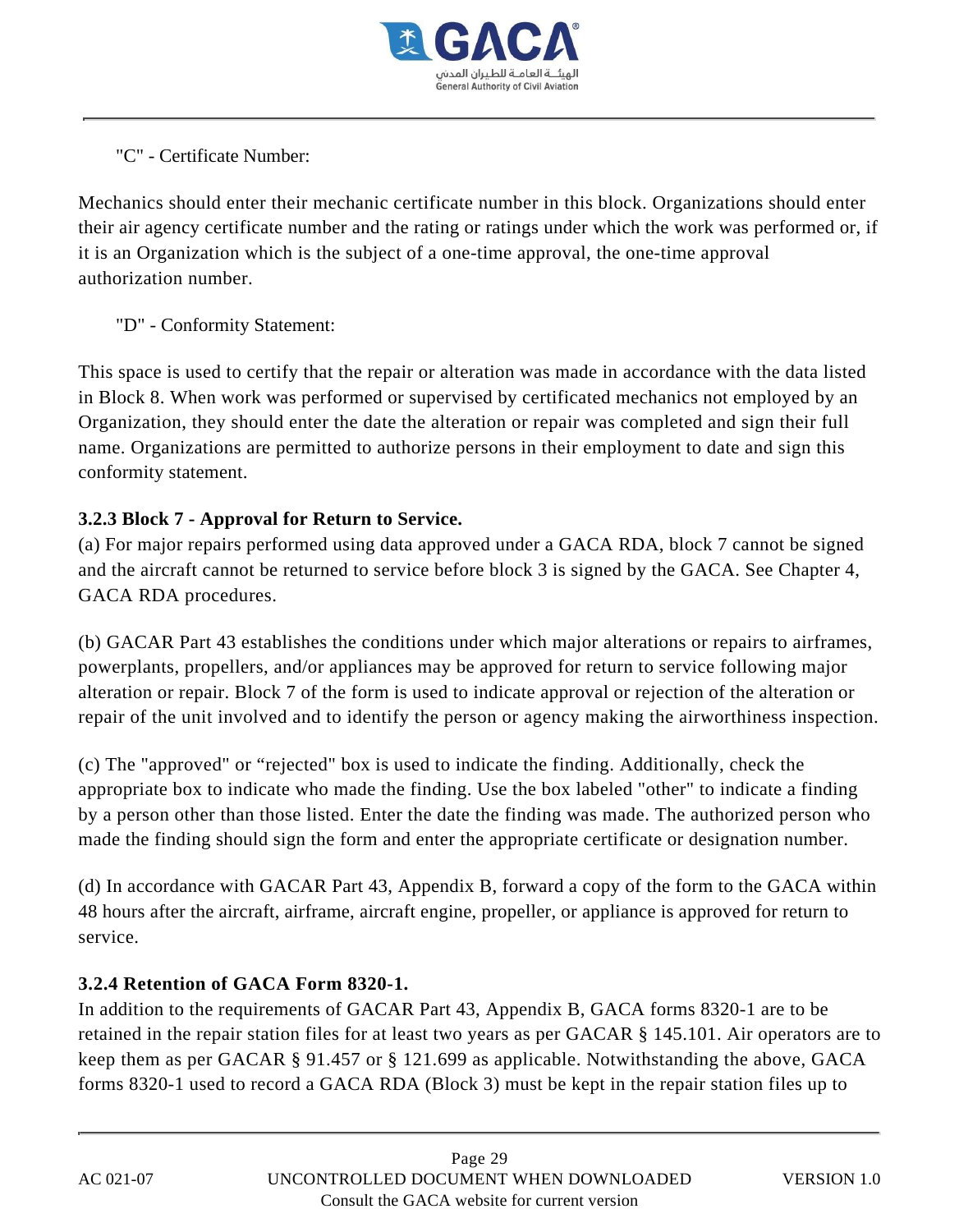

two years after the aircraft has been deregistered. Furthermore, a copy of the same GACA form 8320-1 must be kept by the owner or operator.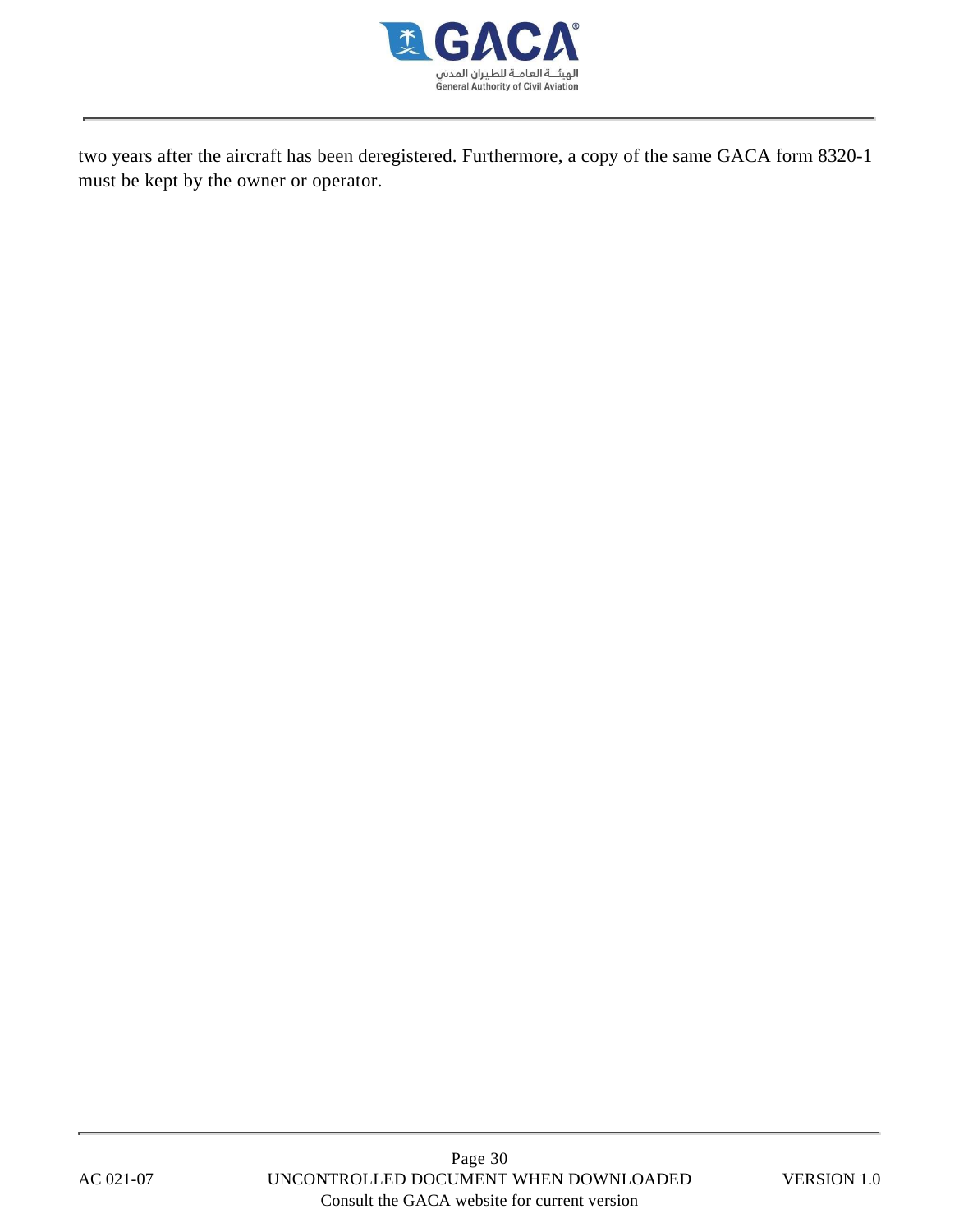

# **CHAPTER 4 – GACA REPAIR DESIGN APPROVAL PROCEDURES**

## **4.1 General.**

The GACA repair design approval (RDA) is the instrument used to approve major repairs. The GACA RDA process essentially follows the same steps as the GACA STC process. Accordingly, the same kind of documentation for major repairs is to be presented as for major alterations. Therefore, all the relevant guidelines provided in Chapter 2 are also to be used for a GACA RDA, replacing the words "alteration" and "STC" by "repair" and "RDA" respectively. There are a few specific provisions for the RDA process and they are indicated in the paragraphs below in this chapter.

#### **4.2 Specific provisions for the GACA RDA process.**

(a) There will not be a number assigned to the RDA the same way there is one for the STC. However, a project authorization number is still to be issued and used to track the project.

(b) For the basis of certification, the regulatory basis is not required to be the amendment in effect at the time of the application, but rather the amendment in the original basis of certification. Operational requirements may impose additional requirements, such as the damage tolerance assessments (DTA) of GACAR Part 26. These requirements should also be complied with.

(c) It is understood that in most cases the need will be minimized for GACA test witnessing and approval of the AFMS. Regardless, the need for these activities or documents must be assessed by the Organization and reviewed by the GACA.

(d) It is very possible that Airworthiness Limitations will result as a consequence of the major repair (e.g., additional structural inspection requirements).

(e) In addition to the information identified in paragraph 4.2, Block 8 of the GACA form 8320-1 is also to identify any limitations or conditions related to the major repair, as well as the certification basis used if different than the one used for the type certificate.

(f) Of course, paragraph 2.5.3, STC issuance, is never applicable to GACA RDAs. Instead, paragraph below describes the particular steps for the recording of the GACA RDA that are to be used.

(g) Repairs affecting fatigue critical structure may be subject to a three stage approval process as described in FAA AC 120-93( ) Appendix 5.

#### **4.3 Issuance of the GACA RDA.**

(a) All GACA RDA projects must be recommended for approval by a GACA Certification Project Manager (CPM). Once the CPM responsible for the project has reviewed all the certification data and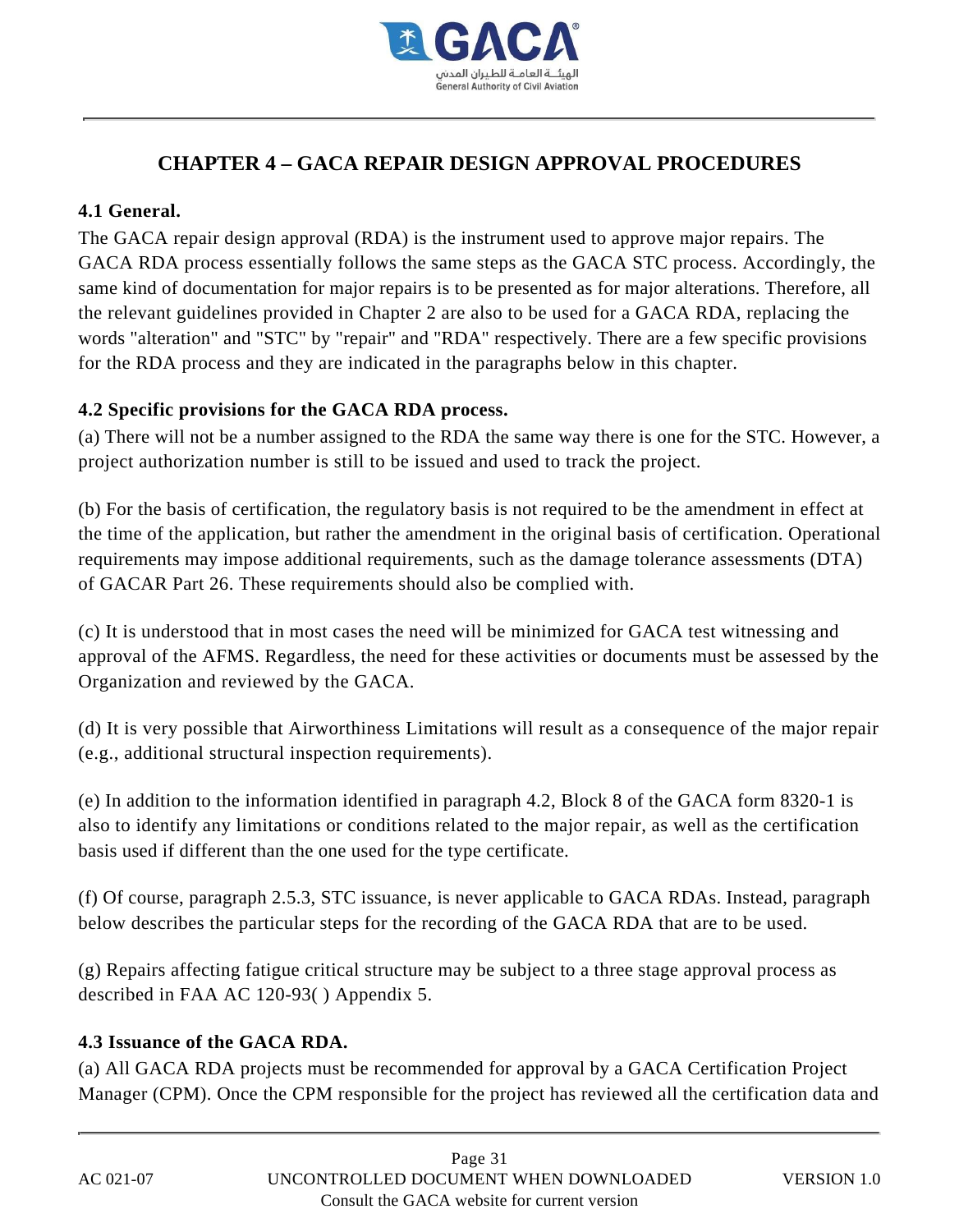

is satisfied that compliance has been shown against all the applicable requirements for the project, he will write a memorandum to the Manager of Airworthiness. The recommendation for approval should indicate that the major repair has been found to comply with all applicable airworthiness requirements. For projects involving more than one engineering discipline it is important that the airworthiness engineer responsible for the project has consulted with the appropriate airworthiness engineers in all affected engineering disciplines.

(b) The RDA is a GACA statement and signature by the GACA authorized individual in block 3 of the same GACA form 8320-1 that is being used to record the major repair and return that aircraft to service.

(c) The Organization is first to complete blocks 1, 2, 4, 5, 6 and 8 of the GACA form 8320-1. It is to enter the GACA project number in both blocks 3 and block 8 to ensure traceability when the two-sided GACA form 8320-1 is photocopied or faxed. It is also to ensure that both the descriptive and certification data (including GACA forms 8110-3) is listed in block 8 and is in agreement (including revision level). A disagreement between the two constitutes a change from the approved type design and results in the unapproved data going through the approval process again or finding access to other approved data that addresses the change.

(d) Next, the Organization must send a copy by facsimile or email it to the GACA. The GACA will stamp and sign block 3 after it is satisfied that blocks 8 and 6 have been properly filled out and that the aircraft is in compliance with all applicable regulations. This copy with the original GACA stamp and signature will then be sent back by mail to the Organization for its aircraft records, although a copy can be sent back by facsimile or email in advance. The GACA will also keep a copy of the RDA in its aircraft file. (e) After, and only after, the Organization has received the original or the facsimile copy of the RDA can it sign block 7 and return the aircraft to service as per Chapter 3. It is acceptable to the GACA for the aircraft to be returned to service on the basis of a facsimile copy of the GACA form 8320-1 but the original is to be inserted in the aircraft file upon receipt; it is not necessary to sign off block 7 on the original if the aircraft was released by signing block 7 of the facsimile copy.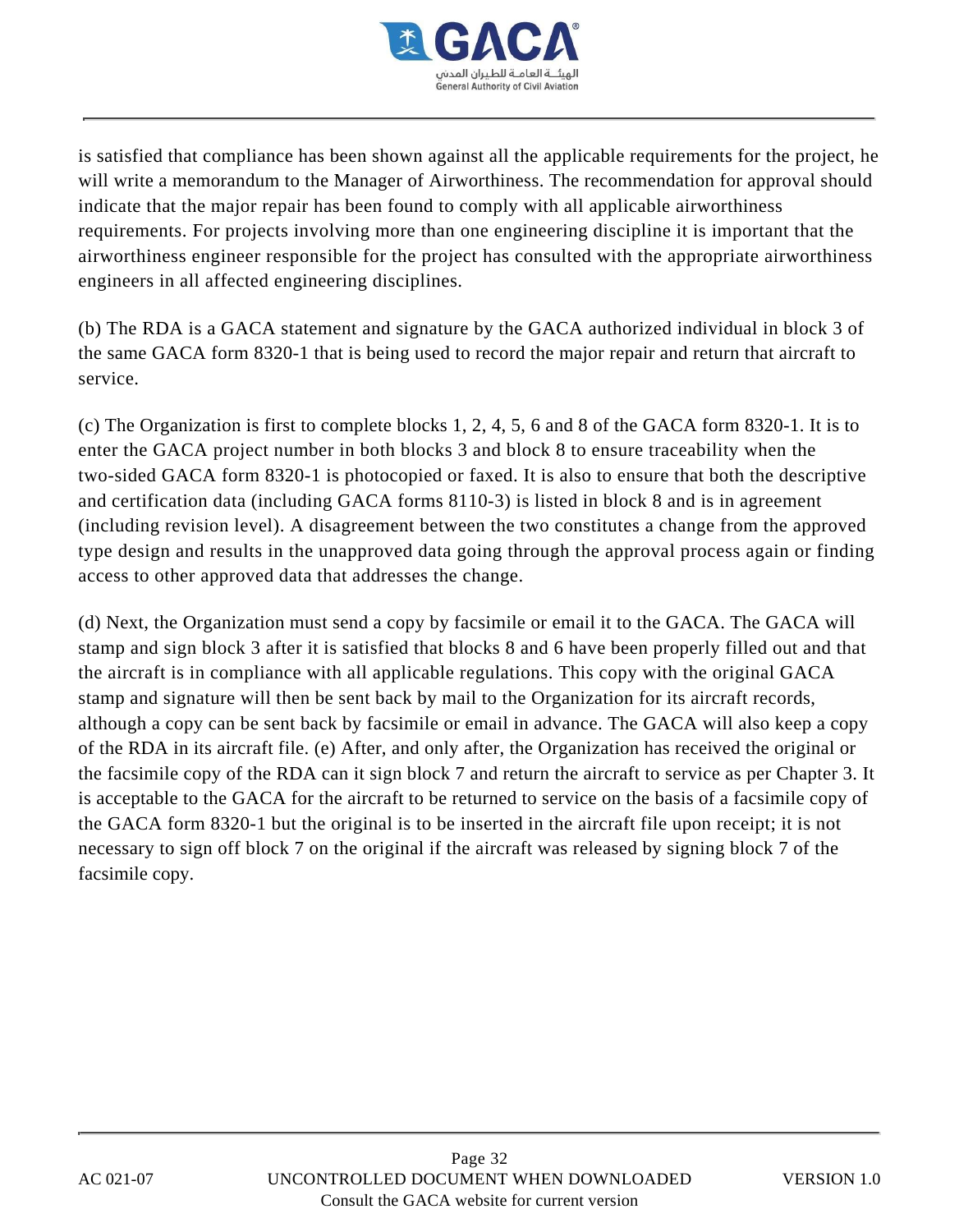

# **CHAPTER 5 – FOREIGN DESIGN APPROVALS USING A SAUDI ARABIAN REGISTERED AIRCRAFT AS THE PROTOTYPE**

## **5.1 General.**

(a) Foreign CAAs periodically initiate projects for STC (or equivalent foreign installation data approvals) which use, as the prototype, an aircraft that is not on their registry. When such an aircraft is registered in the KSA, the provisions herein apply. If the project concerns a foreign STC (e.g. FAA STC or EASA STC) the procedures described in this chapter apply.

(b) If the project is initiated by an EASA DOA, the EASA STC validation procedure detailed in the  $GACA/EASA$  working arrangement will be used along with paragraphs  $5.3 - 5.5$  of this chapter as applicable.

(c) The provisions of this chapter do not apply to projects on aircraft that are to be imported into the KSA but that are not yet registered in the KSA.

#### **5.2 Procedure for an FAA STC project.**

(a) The GACA philosophy regarding FAA STC projects using an aircraft registered in the KSA is to minimize its involvement in the STC process. However, because of its responsibility as the State of registry for the aircraft being used as the prototype, the GACA must understand the nature of the alteration and might therefore need to participate in some of the activities of the FAA STC process to the extent required to secure that understanding on a case-by-case basis. This could include participation in meetings, requests for clarifications following review of design or certification documents, and participation in certification inspections and tests as an observer.

(b) It is to note that the GACA cost recovery policies and procedures also apply for the FAA STC activities for which the GACA staff must travel. The Organization – not the FAA STC applicant will be responsible to the GACA for the expenses and charges, and associated terms and conditions.

(c) As a minimum, the activities described in the following paragraphs will involve the GACA. This information below assumes that the FAA will follow its process described in FAAO 8110.4( ) and FAA AC 21-40( ).

#### **5.2.1 Notification by the Organization.**

The Organization should notify the GACA as soon as possible of their intent to work with the FAA for an FAA STC using an aircraft registered in the KSA as a prototype. Early notification will allow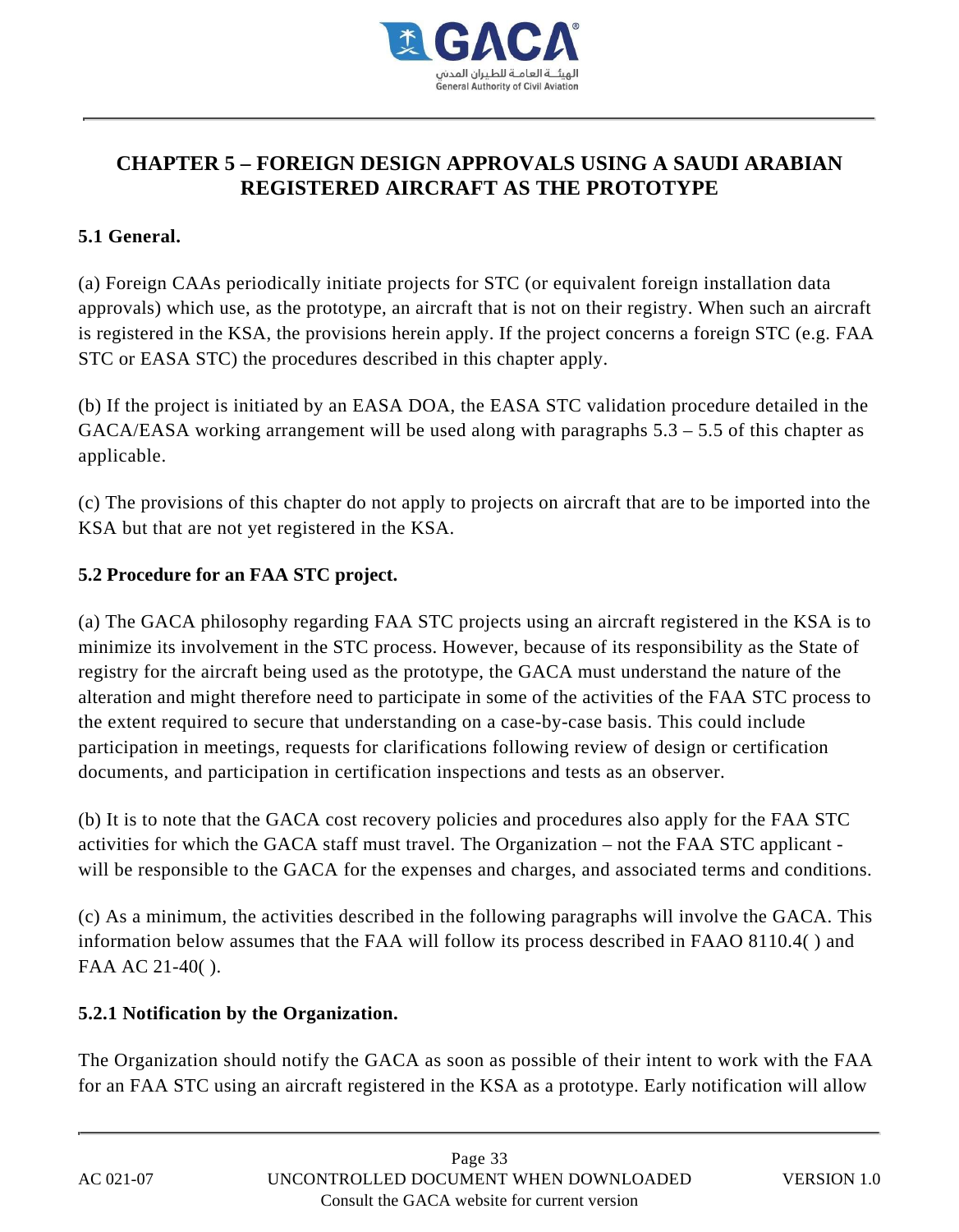

the GACA to plan properly and prevent the Organization expending resources on an FAA STC project that, for some reason, the GACA concludes that it cannot support.

Note 5.1: Only GACA certificated repair stations may perform actual work on Saudi registered aircraft.

## **5.2.2 Notification by the FAA.**

The FAA STC process using foreign registered aircraft as prototypes requires the FAA to officially advise the CAA of the State of registry of the up-coming project and seek concurrence. Therefore, the manager of the FAA ACO concerned will send such a notification in writing to the GACA Manager of Airworthiness, normally during the FAA undue burden process before the actual FAA STC project is officially initiated. This notification may be received from the FAA through the applicant, in accordance with the FAA Order 8110.4 procedures. The FAA notification will usually contain the following information:

- (1) FAA STC applicant name and normal place of business;
- (2) Brief description of the alteration project;
- (3) Aircraft type, serial number and KSA registration marks;
- (4) Organization that will be responsible for performing the alteration on the aircraft;
- (5) Location of the aircraft during the FAA STC project;
- (6) Starting date and duration of the FAA STC project;
- (7) Whether flight testing will be conducted;
- (8) Concurrent activities on the aircraft;
- (9) Request for GACA concurrence for the use an aircraft registered in the KSA;

(10) Request for GACA concurrence for the use of FAA Designees if applicable. Also, identification of FAA Designees that are also employed by the FAA STC applicant to allow the GACA to better identify potential conflicts of interest;

(11) Request for any specific information required in support of the FAA undue burden process;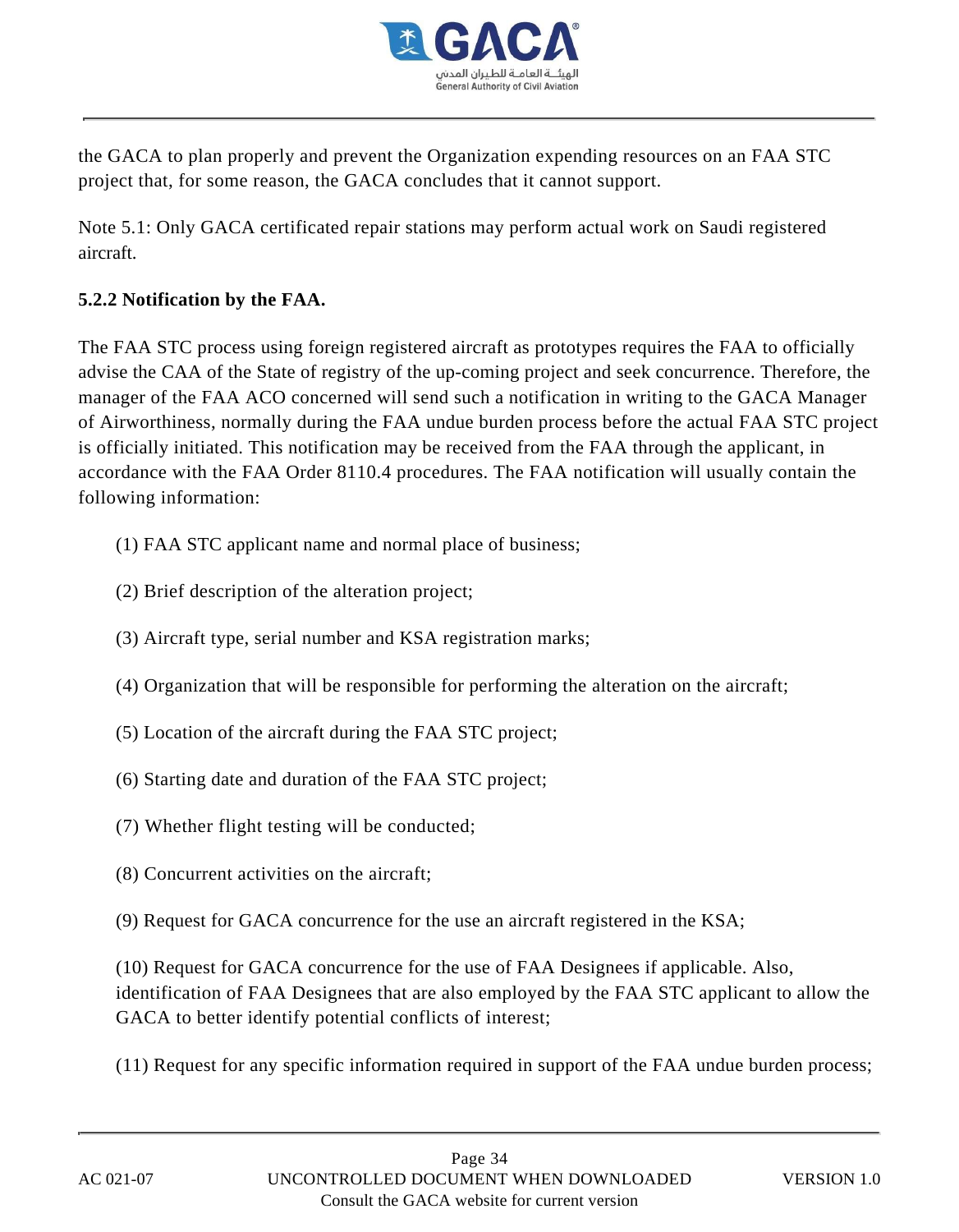

(12) Invitation for GACA participation; and

(13) Identification of the FAA ACO project manager, including their contact coordinates.

#### **5.2.3 GACA response to the FAA notification.**

The GACA will respond to the FAA notification in a timely manner so as to not delay the FAA undue burden process and subsequent FAA STC project. As a minimum, the GACA response will contain the following information:

- (1) Responses to the FAA requests;
- (2) Identification of any additional requirements;

(3) Request for copies of specific design and certification documents as they become available (i.e., formally submitted to or by the FAA). As a minimum, these will consist in the certification plan (including schedule) and, if applicable, any TIA, exemptions, special conditions and/or Issue Papers;

(4) Emphasize on the criticality of timely STC issuance if the prototype aircraft is to immediately be used for revenue service after the certification inspection and testing; and

(5) Identification of the GACA focal point for the project, including telephone number, fax number and e-mail address.

(6) A GACA project number will be issued for the FAA STC for tracking purposes. No GACA STC will be issued but a copy of the FAA STC will be kept in the engineering files as well as in the affected aircraft file.

#### **5.2.4 FAA STC Project Initiation Meeting.**

Normally, a project initiation meeting will take place early in the project. The GACA focal point will attend this meeting. Attendance to subsequent meetings is likely to be limited to critical design review meetings, as decided on a case-by-case basis.

#### **5.3 Performance of work on the aircraft.**

Only a GACA certificated repair station is permitted to work on a Saudi registered aircraft for the incorporation of any alteration or repair in accordance with GACAR Part 43.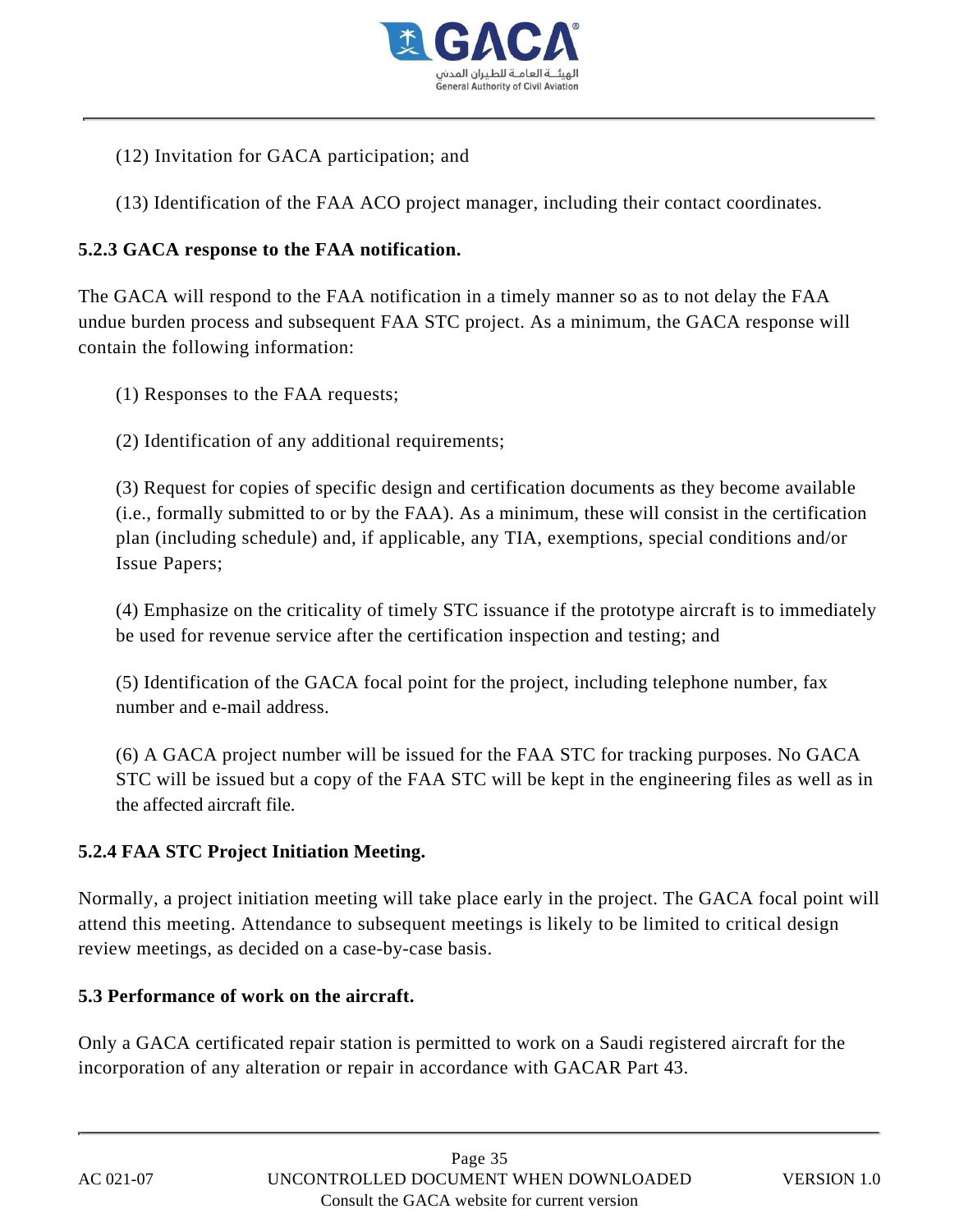

## **5.4 Flight testing.**

(a) If the foreign certificate projects includes flight testing as means of compliance a GACA Special Airworthiness Certificate – Experimental, must be issued because the GACA standard Airworthiness Certificate is not valid during the certification process. In these situations the GACA must get involved because only it, as the CAA of the State of registry, can legally issue that Special Airworthiness Certificate.

(b) The procedure to request and issue a GACA Special Airworthiness Certificate – Experimental. The request and the supporting documents (including for FAA STC projects the FAA Type Inspection Authorization) and the risk assessment are to be submitted to the GACA by the Organization in conjunction with the aircraft owner. After satisfactory review, the GACA will issue the GACA Special Airworthiness Certificate – Experimental after which the test flight(s) may proceed.

(c) Note that all non-GACA flight test pilots who will fly the Saudi registered aircraft for compliance flight testing must hold a GACA pilot certificate and medical certificate or the GACA must render as valid the foreign flight crew licenses.

(d) Note that if the flight testing takes place outside of the KSA, the Special Airworthiness Certificate must be validated before flight by the CAA of the territory over which the aircraft will fly.

#### **5.5 Return of aircraft to service prior to foreign STC issuance.**

(a) If the Organization wishes to return the aircraft to service prior to the issuance of the foreign STC, the Organization may use one of the following options:

(1) Return the aircraft to its original configuration, exactly as it was prior to the foreign STC project;

(2) Receive temporary authorization from the GACA to release the aircraft to service pending the foreign STC issuance. In order to receive temporary GACA authorization the Organization/ the CAA must show to the GACA that compliance has been found with all applicable design requirements. Any foreign STC project where the foreign CAA has retained findings of compliance for design requirements other than GACAR/FAR §§ XX.1529 [Instructions for Continued Airworthiness] and XX.1581 [Aircraft Flight Manual] will limit the feasibility of this option. The following documents must be provided to the GACA:

(i) STC compliance checklist showing all applicable design requirements and the authority to make the findings of compliance for each;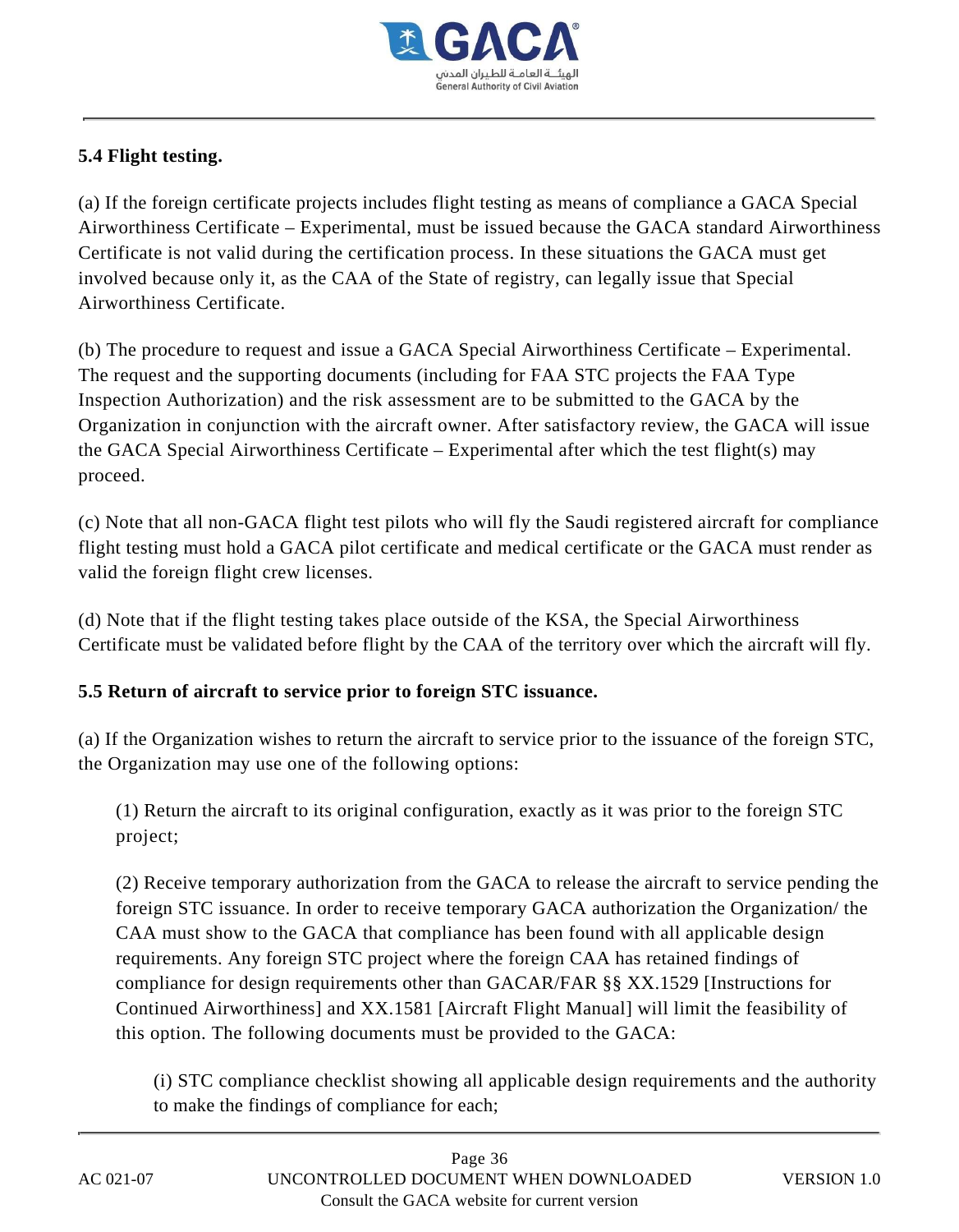

(ii). Applicable Airworthiness Limitations; and

(iii). Applicable AFMS.

GACA will review the documents and, if satisfied, will issue a letter to the Organization providing provisional approval of the alteration data and allowing the aircraft to be returned to service. Normally, the GACA will request that the foreign STC applicant obtain a letter from their CAA to formally:

(i) Specify the reference, including proper revision level, to the top document or drawing defining the alteration;

(ii) State that compliance has been found against all applicable regulations (design requirements); and

(iii) State that only administrative actions are required on their part to actually issue the foreign STC itself.

(3) Deactivate the system but leave the provisions installed until the foreign STC is issued. In this situation the GACA will issue a letter of authorization to allow the aircraft to be returned to service with the provisions installed and the system deactivated. In order for GACA to issue a letter of authorization, the Organization must submit the following documents to GACA:

(i) The certification plan and checklist showing all applicable design requirements and outlining any designees authority to make the findings of compliance;

(ii) Deactivation instructions approved by the relevant foreign designees;

(iii) GACA form 8130-9 signed by the authorized person in the Organization and listing all the installation and deactivation data;

(iv) Airworthiness Limitations (if any); and

(v) AFMS.

(b) To help alleviate delays in the issuance of the foreign STC, the Organization and the foreign STC applicant should ensure that adequate milestones (including early submission of certification data by the foreign STC applicant to the foreign CAA) are included in the schedule contained in the certification plan, and respected by all stakeholders.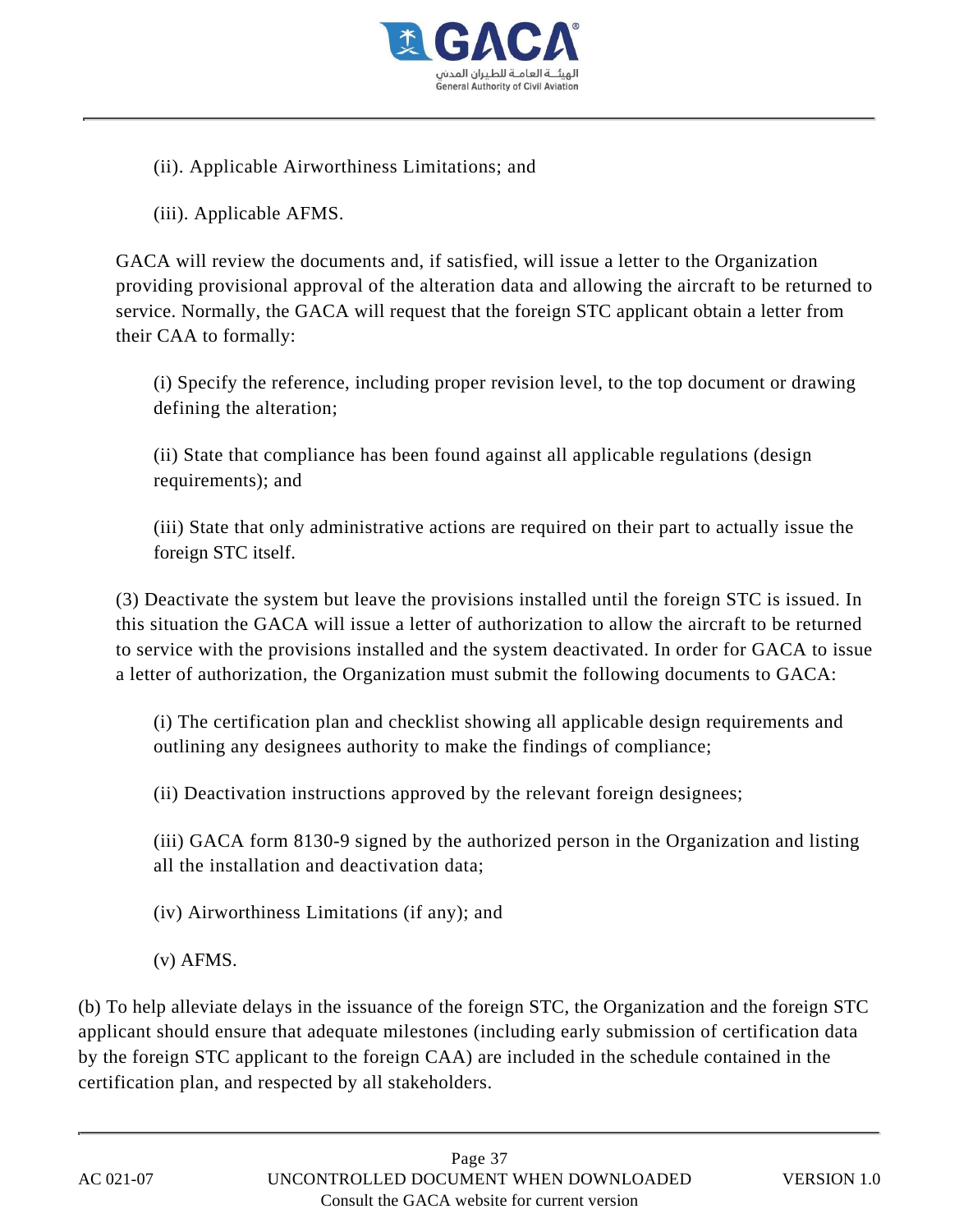

# **CHAPTER 6 – CONTINUED AIRWORTHINESS**

#### **6.1 Responsibilities.**

The responsibility for continued airworthiness for alterations and repairs approved by way of GACA STC or RDA rests with the Organization that was granted the STC or RDA, and to the aircraft owner/operator, as follows:

(a) Report deficiencies as per GACAR § 21.5 or GACAR §§ 121.259, , 125.539, 135.695, 145.103;

- (b) Correct deficiencies as per GACAR § 21.17 and GACAR § 91.443;
- (c) Develop and maintain instructions for continued airworthiness as per FAAO 8110.54A;
- (d) Maintain the aircraft in airworthy conditions as per GACAR § 91.443;
- (e) Perform maintenance and alteration in accordance with GACAR Parts 43 and 91.
- (f) Keep records as per GACAR Parts 43, 91, 121, 125 and 135; and
- (g) Allow GACA inspections as per GACAR §§ 119.107and 145.105.

#### **6.2 Reporting Format.**

GACA form 8330-2, Malfunction or Defect Report can be used to report these conditions, however, the GACA will accept any format of form provided that the required information contained within GACA form 8330-2 is provided.

Air carriers (GACAR Part 121 and 135) report to the GACA IAW GACAR §§ 121.1553, 135.695 and GACAR Part 125 holder report IAW GACAR § 125.539.